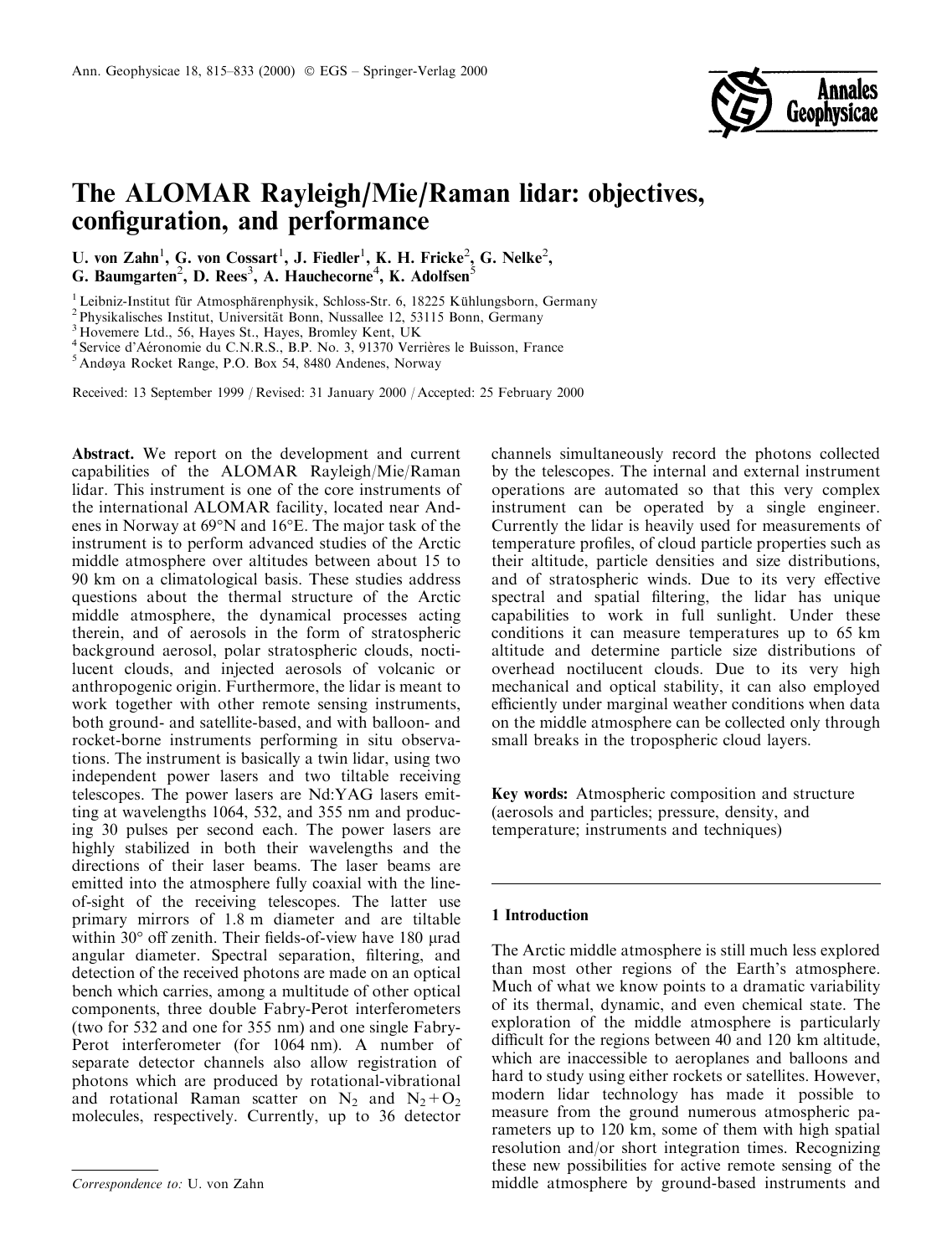the need to expand our understanding of the processes acting in the Arctic middle atmosphere, we decided to set up and operate a major state-of-the-art lidar at an Arctic location. Furthermore, because of its close location to the Andøya Rocket Range, it offers the capability of combining its high-quality remote sensing observations with simultaneous in-situ measurements by balloon- and rocket-borne instruments.

Studies for the configuration of an advanced lidar for Arctic atmosphere research, the search for potential sites for such an instrument as well as the formation of an international instrument team started in 1990. First funding proposals were submitted in 1991. The site of the ALOMAR observatory for which the RMR lidar is the core instrument was selected in September 1991. Initial funding for instrument development was received in February 1992. On January 31, 1992, the first of a long series of regular meetings of the RMR lidar team took place at Bonn University, Germany. During April/ May 1994 major parts of the lidar were moved into the newly constructed ALOMAR observatory. On June 19, 1994, the first atmospheric profile was taken and six weeks later the first overhead noctilucent cloud was measured. Since January 1, 1995, the RMR lidar has been in near-continuous use for climatological observations of the Arctic atmosphere. Since that time, the instrument has been significantly upgraded which means that during the past five years it has gone through a variety of configurations. This report will concentrate on reporting the *current* configuration and capabilities of the lidar. As regards *scientific results* obtained using the RMR lidar, we append a list of references to selected papers.

The RMR lidar is a joint effort between four European partners: the Leibniz-Institute of Atmospheric Physics (Kühlungsborn, Germany), the Institute of Physics of Bonn University (Bonn, Germany), the Service d'Aéronomie du C.N.R.S. (Verrières le Buisson, France) and Hovemere Ltd. (Keston, UK). The RMR lidar is located in the ALOMAR observatory, which embodies many special features for this instrument and which is an entirely Norwegian effort led by the Andøya Rocket Range (Andenes, Norway).

#### 2 Design objectives for the RMR lidar

The RMR lidar was designed to provide measurement capabilities for a variety of tasks and parameters, some of which are at the edge of present-day lidar technology. Table 1 gives a concise survey of these tasks, on which we will comment as follows.

## 2.1 Capability for daylight observations

The development of extensive daylight measurement capabilities of the RMR lidar was introduced basically for two reasons: (1) the ALOMAR observatory is located 2° north of the Arctic circle and hence it experiences continuous sunlight from about mid-May

until the end of July. This is a geophysically very interesting period because of the presence of noctilucent clouds (NLC) and of polar mesosphere summer echoes (PMSE). Summertime observations are also important for climate trend studies. As pointed out by Hauchecorne et al. (1991), the reduced variability of atmospheric parameters in summer, related to a minimum of planetary wave activity, facilitates the detection of trends. However, lidar observations during this period need to perform these observations in bright sunlight. (2) There is great interest in tidal phenomena. To quantify diurnal tides in density, temperature, wind, and NLC particle properties, the lidar must be able to perform its measurements at night and day with the sun up to 43° above the horizon.

The capability for daylight observations was realized by a combination of strong spatial and spectral filtering of the photons collected by the telescopes. For spatial filtering a rather small field-of-view (FOV) of the receiving telescopes  $(180 \text{ } \mu \text{rad})$  is used. This choice in turn made it necessary to work with a very small divergence of the laser beams  $($ <100  $\mu$ rad) and to actively stabilize and control the direction of the laser beam  $(\pm 20 \text{ grad})$ . Spectral filtering is applied at a bandpass of a few pm, which is sufficiently wide to include the entire Doppler widened backscatter signal of a few picometer FWHM, and at the same time sufficiently narrow to exclude most of the scattered solar photons. To this end, double etalon Fabry-Perot (FP) interferometers were marked out for detection of the signals at 532 nm and 355 nm and a single etalon FP interferometer for 1064 nm (plus narrow bandwidth interference filters).

Another challenge for lidar operations in daylight is the start-up procedure which requires guidance of the laser beams into the minute FOV of the telescopes under sunlit conditions. One prerequisite for meeting this challenge is to provide a mechanically ultra-stable design for the transmitters and receiving telescopes of the instrument.

## 2.2 Capability for multi-wavelength measurements

For temperature profiling in atmospheric regions which do not contain aerosols or cloud particles, the RMR lidar measures the Rayleigh backscatter on air molecules, or more precisely the Cabannes line in the green (at 532 nm) and the UV (at 355 nm) bands for the determination of hydrostatic temperature from air density. Use of two independent spectral channels furnishes checks on the internal consistency of the deduced temperature profiles.

For temperature profiling in atmospheric regions which contain aerosols or polar stratospheric clouds, the RMR lidar measures the rotational-vibrational Raman scatter on  $N_2$  molecules in the green (608 nm) and the UV (387 nm) for the determination of hydrostatic temperature from air density and in two bands of the  $N_2+O_2$  rotational Raman spectra (530.4 and 529.1 nm) for the direct determination of the temperature from the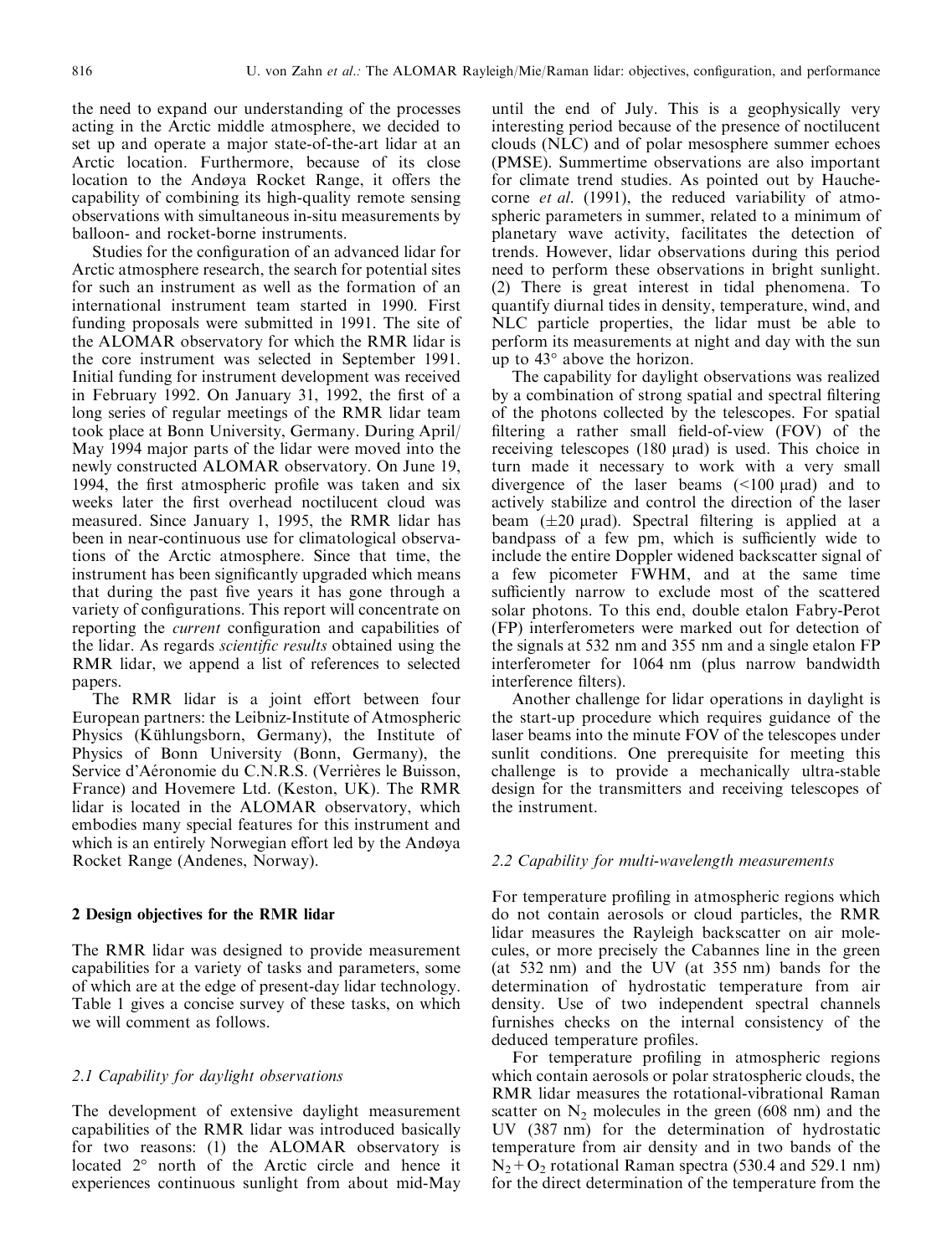| Daylight observations                                                                                   | Shape and size distribution<br>of particles                                       | Wind measurements                                                                                                        | Process studies                                                      |
|---------------------------------------------------------------------------------------------------------|-----------------------------------------------------------------------------------|--------------------------------------------------------------------------------------------------------------------------|----------------------------------------------------------------------|
| Very small telescope<br>field-of-view $(180 \text{ } \mu \text{rad})$                                   | Depolarization measurements                                                       | Two Nd:YAG power<br>lasers with<br>$-$ bandwidth $\leq$ 70 MHz                                                           | Simultaneous multi-parameter<br>observations in a common<br>volume   |
| Coaxial configuration of<br>transmitter and receiver                                                    | Simultaneous multi-colour<br>soundings                                            | - output frequency<br>stabilized against $I_2$ line                                                                      | High dynamic range<br>(up to 3 PMT's per wavelength)                 |
| Active stabilisation of laser<br>beam direction to better<br>than $\pm 20$ µrad before<br>beam widening | Three transmitted wavelengths<br>$1064$ nm<br>532 nm<br>355 nm                    | Two 1.8 m receiving<br>telescopes, tiltable up to<br>$30^{\circ}$ off zenith                                             | Multiple methods<br>for parameter determination                      |
| Very small laser beam<br>divergence: $\leq 100$ µrad<br>after beam widening                             | Five detected wavelengths:<br>$1064$ nm<br>$608$ nm<br>532 nm<br>387 nm<br>355 nm | Double etalon FP inter-<br>ferometer coupled to a<br>24-ring-anode imaging<br>photon detector<br>(0.3 pm FWHM bandwidth) | Multi-colour detection<br>(9 wavelengths), including:                |
| High mechanical stability<br>of transmitter & receiver<br>assemblies                                    |                                                                                   |                                                                                                                          | $N2$ rotational-vibrational<br>Raman channels:<br>$608$ nm<br>387 nm |
| Spectral filtering by FP<br>interferometers with<br>$\leq 10$ pm FWHM<br>bandwidth (for 3 colours)      |                                                                                   |                                                                                                                          | Rotational Raman channels:<br>530.4 nm<br>529.1 nm                   |

Table 1. Special capabilities of the instrument

ratio of the signals in the two bands. The latter gives the RMR lidar a unique capability for measuring temperatures inside polar stratospheric clouds, independent of the cloud optical thickness.

For the determination of the size distributions of aerosol and cloud particles one needs to measure the Mie backscatter signal on at least three appropriately spaced wavelengths. These and the other stated objectives can be met with Nd:YAG lasers, including devices for doubling and tripling of the laser frequencies. The resulting wavelengths are 1064 nm, 532 nm, and 355 nm.

It is this simultaneous use of Rayleigh, Mie, and Raman scatter for studying the structure and particles of the middle atmosphere which led to the name "Rayleigh/Mie/Raman lidar'' for our instrument.

#### 2.3 Capability for Doppler wind measurements

Very few wind measurements were available for the altitude region from 30 to 70 km altitude. The incoherent Doppler wind lidar method was devised to be able to close that gap. More specifically, to make Doppler wind measurements possible, the RMR lidar employs two power lasers with the same and highly stabilized wavelengths, two tiltable telescopes, an imaging FP interferometer and 24-channel photon detector to achieve the required combination of very high spectral stability, spectral resolution, and sensitivity. At the wavelength of 532 nm, a wind velocity of 1 m/s along the line-of-sight (LOS) will cause a shift of  $2 \times 1.8$  fm = 3.6 fm, corresponding to an absolute frequency shift of 3.8 MHz and relative frequency shift of  $\overline{7} \times 10^{-9}$ .

The ALOMAR Doppler wind experiment benefits greatly from the availability of two inclined beams, and it is mainly to meet the objectives of Doppler wind measurements that led us to develop the RMR lidar as a two-laser/two-telescope system. We should also note that by measuring the mean-square Doppler velocity as a function of range, it is possible to measure the vertical profile of horizontally directed momentum flux (Vincent and Reid, 1983), a capability of which we intend to take advantage in the future.

#### 2.4 Capabilities for "marginal weather" observations

In order to increase its opportunities for observations, the RMR lidar should be capable of performing observations also under conditions of broken clouds and/or thin cirrus layers. Both scenarios frequently apply at the polar latitude site of ALOMAR.

# 2.5 High reliability and a large degree of automation of the instrument operations

The goal of building into the RMR lidar (a) high reliability and (b) a large degree of automation is driven by the necessity to minimize the manpower and expenditures required to operate and maintain the instrument at a polar latitude location. Today, these aims have been achieved as will be demonstrated by a number of examples. A complete automation and remote control of the entire instrument has not been a design objective for the RMR lidar, in part because of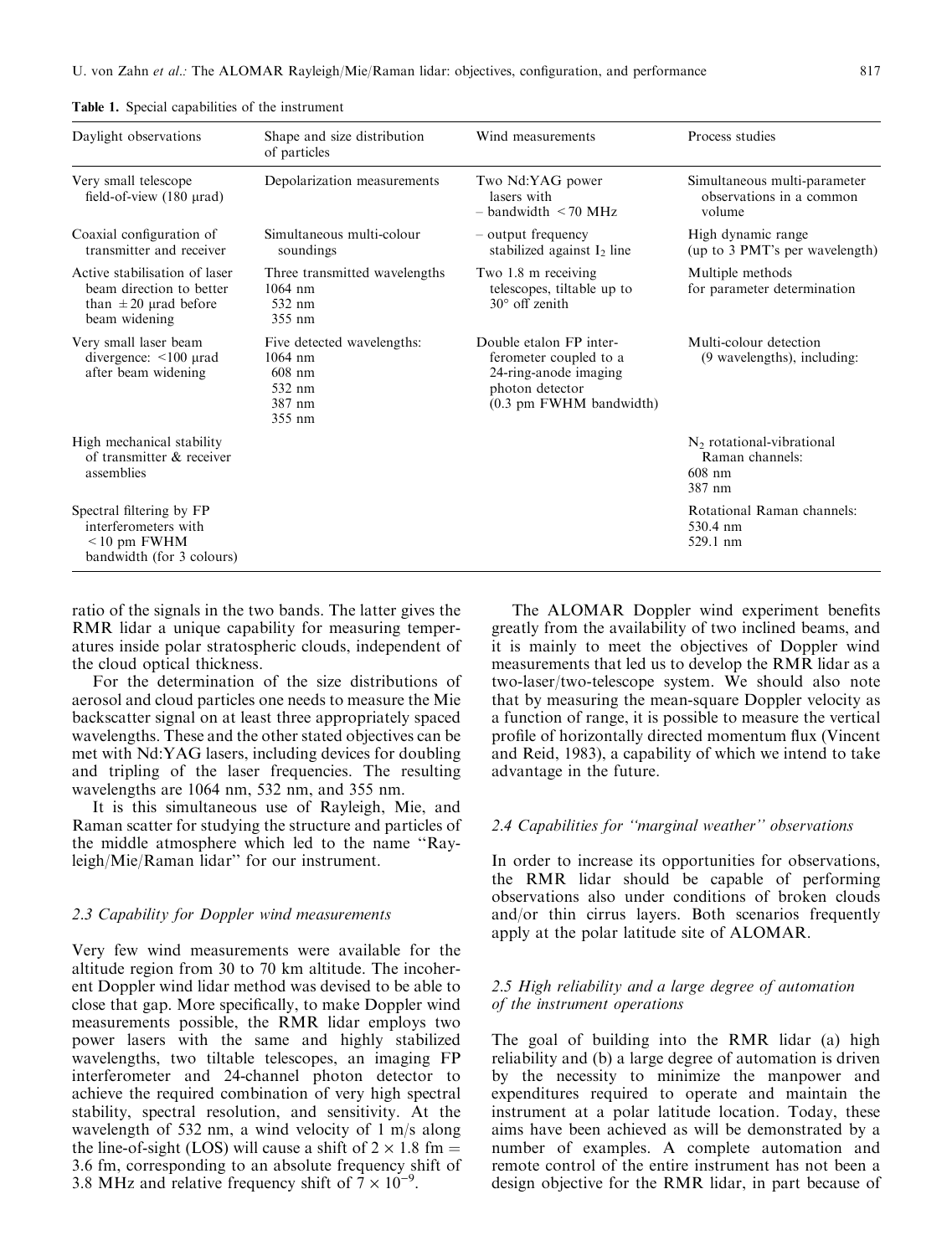the difficulty to react automatically and properly to all local weather changes.

### 3 Instrument description

The RMR lidar started operating during the summer of 1994, though in a minimum configuration which included only one small receiving telescope and limited capabilities for daylight observations at one wavelength. Over the past five years, the instrument has been much upgraded and now approaches its originally planned configuration, and we now describe the present (summer 1999) configuration and current instrument capabilities.

Figure 1 provides a schematic of the major instrument subassemblies. A single cw laser is used to seed the two power lasers (lasers I and II). Their laser beams are passed through the beam widening telescopes (BWTs) to the top of the receiving telescopes from where they are emitted into the atmosphere coaxially with the LOS of the telescopes. Two tiltable telescopes are used to collect photons backscattered from the atmosphere. The photons are transferred via fibre cables to a single detection system.

#### 3.1 Layout of the lidar in the ALOMAR observatory

For the reader, it is useful to point out at the very beginning that what we describe here is a major lidar instrument, too bulky to be placed in a standard physics laboratory or container. The RMR lidar is installed in an observatory building, the ALOMAR observatory, which was designed and built for the purpose of housing complex lidars. At its centre is a  $7 \times 7 \times 7$  m large hall for the receiving telescopes (von Zahn et al., 1995). The telescope hall is surrounded by a octagonal two-story building. On its ground floor, the RMR lidar occupies one laboratory room for the twin laser assembly, one laboratory for the electronics and power supplies required for operation and control of its two receiving telescopes, and one office room. On the first floor, the RMR lidar uses one large laboratory for its detection system and another room for the operator of the lidar and for a cluster of computers which drive and control the instrument. A picture of the ALOMAR observatory can be found on the frontispiece of the June 1, 1999 issue of Geophysical Research Letters.

## 3.2 Lasers

According to the design objectives for the RMR lidar (see Sect. 2), the transmitter system of the RMR lidar should have the following capabilities:

1. A very small laser beam divergence and active stabilization of the direction of the emitted laser beam;



Fig. 1. A schematic of the major instrument subassemblies. A single cw laser is used to seed the two power lasers (lasers  $I$  and  $II$ ); their laser beams are passed through the beam widening telescopes (BWT) to the top of the receiving telescopes from where they are emitted into

the atmosphere coaxially with the line-of-sight of the telescopes. Two tiltable telescopes are used to collect photons backscattered from the atmosphere. The photons are transferred via fibre cables to a single detection system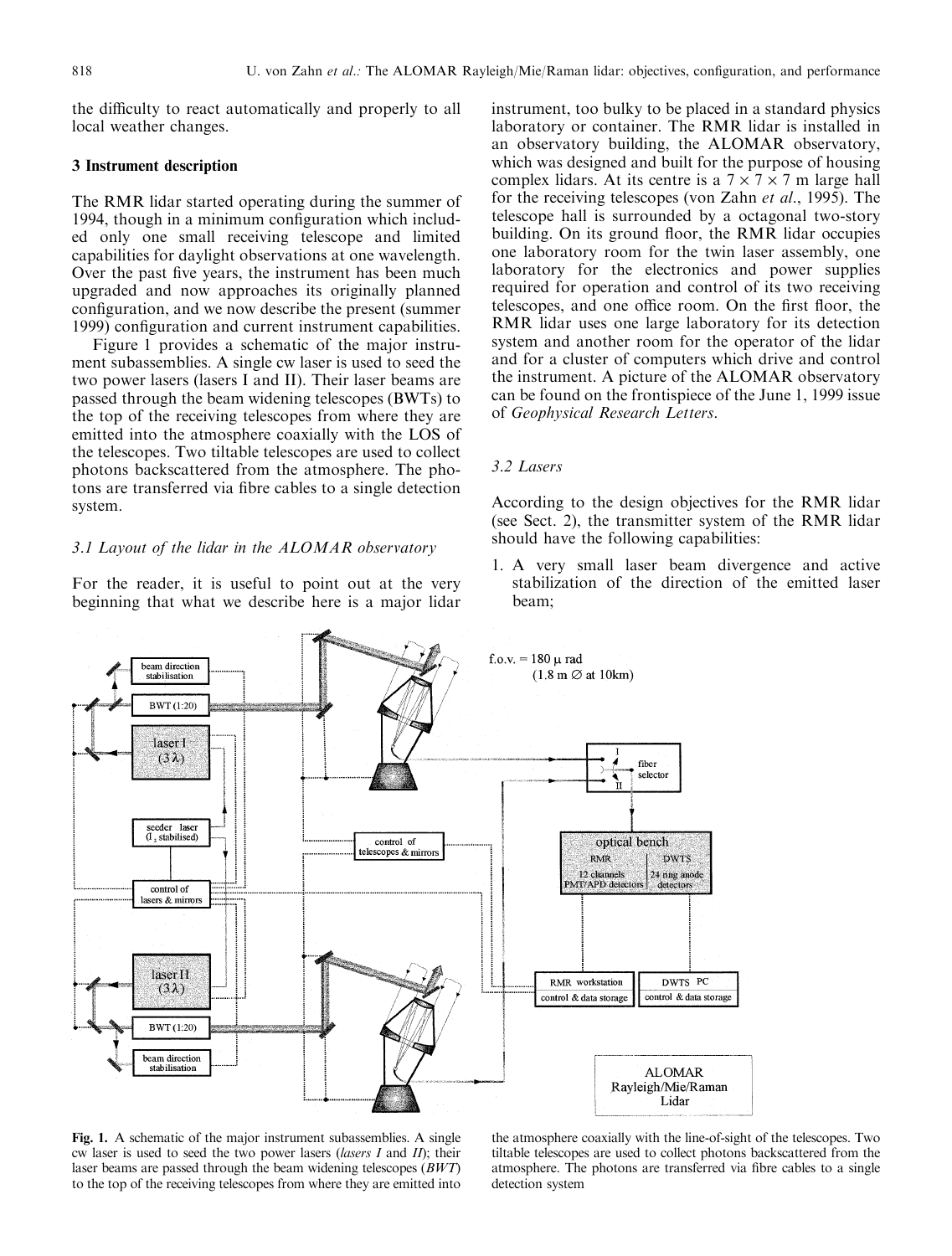- 2. Simultaneous transmission of three coaxial beams with different wavelengths from the same laser;
- 3. Pulsed lasers with extraordinary frequency stability; and
- 4. Simple handling and thus a high degree of automation of the entire transmitter system.

The main components of the lidar transmitter are: the seeder system, two identical power laser systems, the synchronization electronics, and three control computers. All the equipment, except the voltage supplies for the power lasers, is located within one temperaturestabilized room. Each power laser system consists of an optical table, pulsed Nd:YAG laser Spectra Physics GCR-6-30, two piezo-controlled mirrors (BGM 1 and 2), equipment for guiding and controlling the laser beam, and a beam widening telescope (Fig. 2).

From both GCR lasers we removed their built-in seeders and substituted them with one external seeder laser to produce single-mode, narrow-bandwidth pulses of the same wavelength from both power lasers. This seeder system consists of a single-mode cw Nd:YAG laser Lightwave Electronics LWE-140. We stabilize its wavelength with the help of an external iodine absorption cell. The fundamental emission of the power laser at 1064 nm, the second harmonic at 532 nm, and the third harmonic at 355 nm are used simultaneously. The laser pulses are triggered externally from a mechanical light chopper located at the detection system of the lidar.

The temperature of the cooling water to the laser heads needs to be tightly stabilized to better than  $\pm 0.2$  °C. Reasons for this are (a) to match the wavelength of the power laser to the stabilized wavelength of the seeder and (b) to maintain a rather small, but constant divergence of the laser beams (determined by the thermal lensing effects inside the power lasers).

After leaving the lasers, each laser beam is guided by two piezo-controlled mirrors BGM 1 and 2 into its beam widening telescope. The directions at which the beams enter their beam widening telescopes are measured accurately by CCD cameras. By means of laser beam analysers Spiricon LBA-100A and a control computer, servo signals are generated and applied to the mirrors BGM 1 and 2 (see later) which actively stabilize the directions of the laser beams.

The synchronization electronics is responsible to ensure the correct timing of the mechanical chopper, firing of the power lasers, and triggering other equipment. Although there are two independent groups of power lasers and receiving telescopes, the lidar has only a single set of detector channels. Therefore using simultaneous operation of both power lasers, the lasers are triggered alternately on a pulse-by-pulse basis. The trigger pulses have to be synchronized with the operation of the mechanical chopper. The effective pulse repetition rate is 30.3 Hz for each of the two lasers (hence about 60 sets of atmospheric data are received per second). The chopper speed is close to 15 000 revolutions per minute. Table 2 summarizes the parameters of the lidar transmitter. A performance figureof-merit for any lidar is its product of laser power and the nominal area of the receiving telescope(s). For our RMR lidar, this figure-of-merit is  $2 \times 28.5 W \times$ 2.54 m<sup>2</sup> = 145 W m<sup>2</sup>. A more detailed description of the RMR lidar transmitters and their performance figures has been given by Fiedler and von Cossart (1999).

Three computers are used to control the entire transmitter equipment. A combination of DOS operating system and real-time multitasking kernel (RTKernel by On Time Informatik GmbH) has been chosen. A laser computer acts as controller for both power lasers, the seeder system, and the synchronization electronics. A remote workplace of the laser computer allows the interaction with the transmitter side from the central control and operation room of the lidar. Turn-on of the



Fig. 2. Main components of the lidar transmitter: the seeder system, two identical power laser systems, the synchronization electronics, and three control computers. All the equipment, except the voltage supplies for the power lasers, is located within one temperature stabilized room. Each power laser system consists of an optical table, pulsed Nd:YAG laser, the two piezocontrolled mirrors BGM 1 and 2, equipment for guiding and controlling the laser beam laser, and a beam widening telescope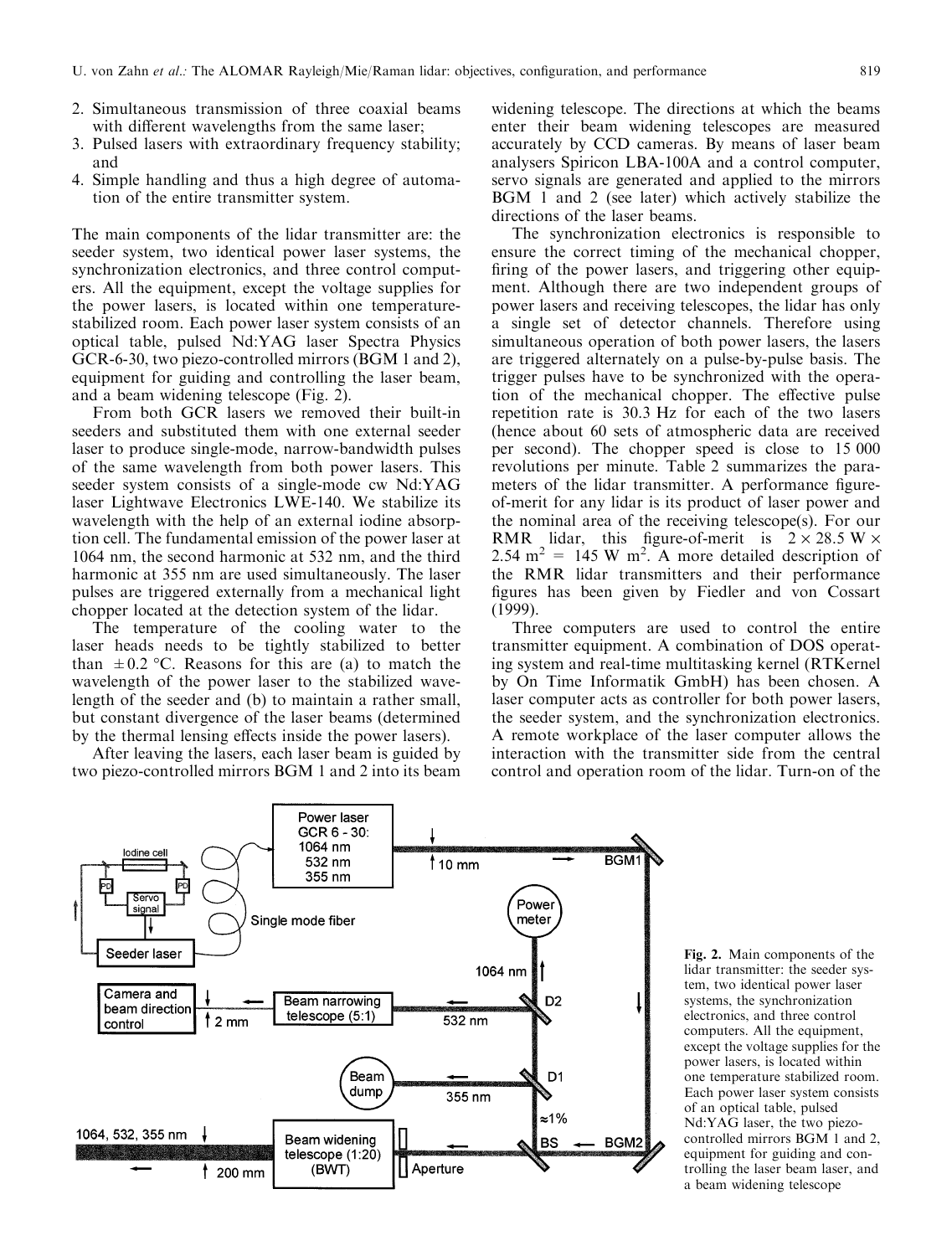| Seeder laser:                    |                                                                                             |                     |                   |
|----------------------------------|---------------------------------------------------------------------------------------------|---------------------|-------------------|
| Type                             | Single-mode cw Nd:YAG laser<br>(Lightwave Electronics LWE-140)                              |                     |                   |
| Wavelengths                      | $1064$ nm, 532 nm                                                                           |                     |                   |
| Spectral stability               | Better than $10^{-8}$ at 532 nm, wavelength stabilized<br>by iodine absorption spectroscopy |                     |                   |
| Power lasers (2 identical ones): |                                                                                             |                     |                   |
| Type                             | Injection seeded, pulsed Nd:YAG laser<br>(Spectra Physics GCR-6-30)                         |                     |                   |
| Pulse rate                       | 30.3 pulses $s^{-1}$ for each laser                                                         |                     |                   |
| Spectral width                   | $<$ 70 MHz at 532 nm                                                                        |                     |                   |
| Beam pointing stability          | $\leq \pm 20$ µrad for each axis before beam widening                                       |                     |                   |
| Beam diameter                    | 200 mm after beam widening                                                                  |                     |                   |
| Beam full divergence             | $\leq$ 100 urad after beam widening                                                         |                     |                   |
| Wavelength                       | $1064$ nm                                                                                   | 532 nm              | 355 nm            |
| Pulse power (for each laser)     | 11 W                                                                                        | 11 W                | 6.5 W             |
| Pulse energy                     | $360$ mJ                                                                                    | $360$ mJ            | $215 \text{ mJ}$  |
| Pulse width                      | $14 - 15$ ns                                                                                | $12 - 13$ ns        | $10 - 11$ ns      |
| Polarization                     | Elliptical                                                                                  | Linear (horizontal) | Linear (vertical) |

Table 2. Parameters of the RMR lidar transmitter

lasers is solely computer-controlled with no manual optical adjustment. The power lasers are brought into operation by stepwise raising of the flash lamp energy. During this procedure, the laser beams are captured by the beam direction stabilization systems. A few minutes after turn-on, the transmitters begin to work within the normal parameter ranges. A second computer, the mirror computer, is responsible for guiding both power laser beams into their beam-widening telescopes. A third computer acts as interface between lidar transmitter and the outside world, giving access to housekeeping data of the lasers through the Internet.

3.2.1 Stabilization of the laser frequency. Doppler wind measurements benefit greatly from a high spectral stability of the laser source. In addition, to have both power lasers operating at exactly the same frequency allows us to use in the detection system only a single set of high-resolution interferometers for both branches of our twin lidar. That is why we use a single external seeder to drive both power lasers and aim at reaching a wavelength stability of a few MHz. To this end, the Nd:YAG seeder laser is mounted onto a temperaturecontrolled base plate. The seeder laser generates both the fundamental and second harmonic at 1064 nm and 532 nm, respectively. The wavelengths can be tuned by changing the laser crystal temperature as well as by applying an external control voltage to the laser head. The 1064 nm output is split and guided via single mode fibres into both power laser resonators.

To eliminate any long-term drift and to minimize the short-term drift, we set up an absolute frequency stabilization by locking the seeder harmonic to the half power point of an iodine absorption line. For more detailed information and references see Fiedler and von Cossart (1999). The iodine cell is operated at room temperature. We calibrated the change of seeder frequency versus the control voltage by means of a highresolution spectrum analyser with a free spectral range of 1 GHz at 532 nm. This yields in connection with a

16-bit digital/analog converter a control resolution of 290 kHz. A test run of 66 h length at constant temperature of 17.7  $\mathrm{C}$  showed residual frequency fluctuations of  $\delta f = 0.84$  MHz. From the change of control voltage we can derive that over this time period the seeder laser frequency would have drifted 52 MHz (or the measured Doppler wind velocity by  $14 \text{ m/s}$  if not externally stabilized.

3.2.2 Direction and divergence of the laser beams. In order to reduce the sky background during daylight observations, the receiving telescopes of the RMR lidar use FOVs of only 180 µrad full angle. To keep the laser beams within these small FOVs, the directions of the laser beams are actively stabilized. The two GCR-6-30 power lasers emit beams with diameters of about 9 mm. As shown in Fig. 2 for one of the lasers, the laser beam is guided over two beam guiding mirrors (BGM 1 and 2) through a beam forming aperture of 10 mm diameter into a beam widening telescope (BWT). The carriers of BGM 1 and 2 are constructed using hysteresis-free solidstate links with piezo drivers which allow an absolute angle accuracy of  $1 \mu$ rad. Both BGM  $1 \mu$  and  $2 \mu$  and the entrance mirror inside the BWT are coated for the three wavelengths emitted by the power laser. In front of the BWT, the beam-splitter BS produces a low intensity reference beam which is passed through a beam narrowing telescope. The latter decreases the diameter of the reference beam by a factor of 5 to about 2 mm and increases its directional changes and the beam divergence by the same factor. After an additional path of 3 m, a CCD camera connected to a laser beam analyser is used to monitor the position of the energy centroid of the reference beam.

Fluctuations of the power laser beam position consist of lateral as well as angular deviations. The contributions of both cause the overall deviation and were measured using two CCD cameras with different distances to the laser aperture. It has been found that lateral changes of the beam direction are limited to less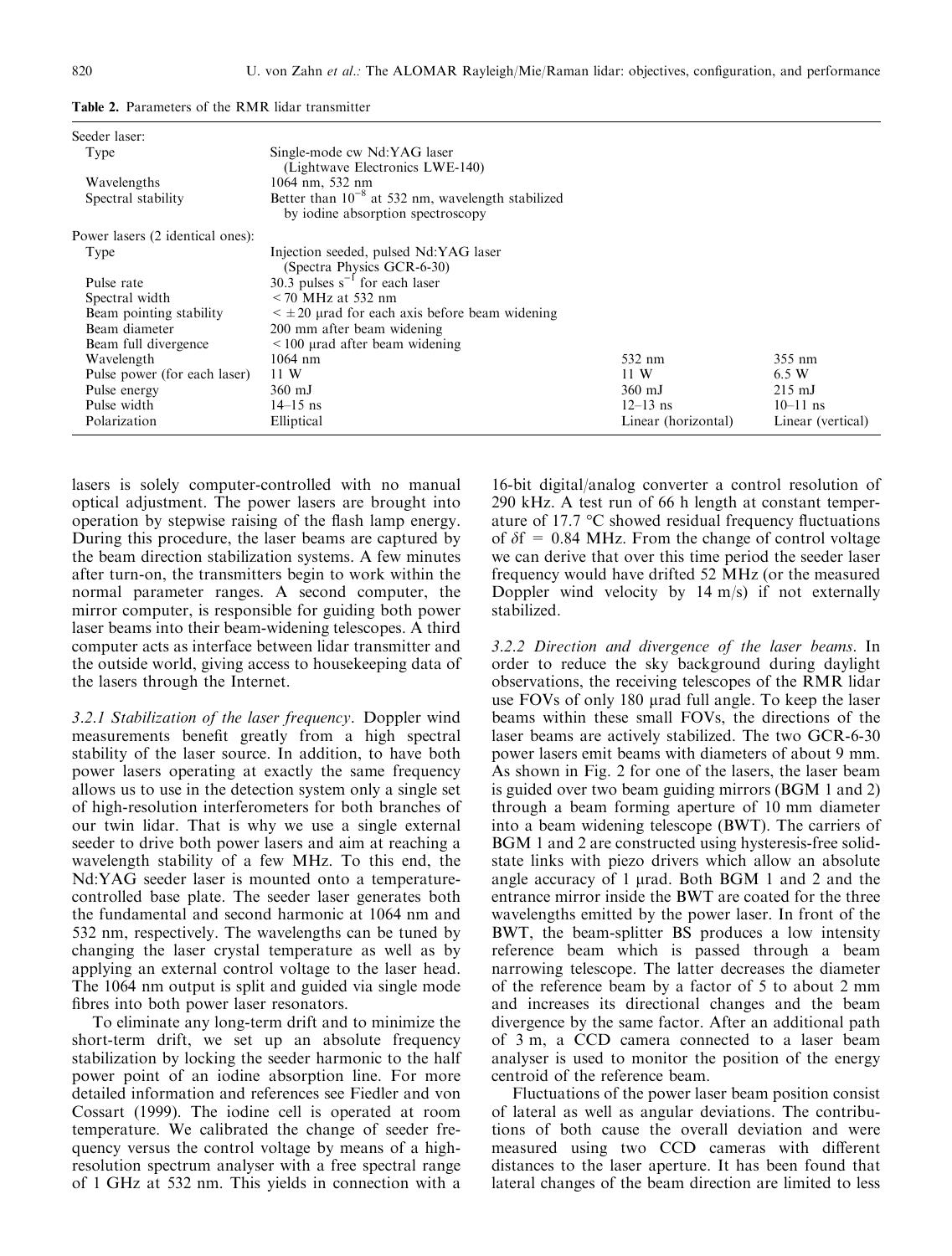than 40  $\mu$ m, leading to an altitude-independent change of the beam diameter of less than 2 mm after beam widening. This amount is entirely negligible. Thus it is sufficient to use only one CCD camera and interpret all observed position fluctuations as angular deviations. The energy centroid position of single laser pulses at the CCD camera are measured up to 6 times per second. New positions for both mirrors and both axes, horizontal as well as vertical, are calculated and sent to the mirror controllers.

In the BWTs, the laser beams are widened by a factor of 20 before transmission into the atmosphere. The BWTs are off-axis collimators with a focal length of 2000 mm, an axes separation of 160 mm and a useful diameter of the primary mirror of 235 mm. Each of the BWT units has overall dimensions of 2040 mm length and 350 mm diameter.

The divergence of the laser beams when exiting the lasers is specified to be  $500 \mu$ rad (full angle). With a beam widening factor 20 one could expect a nominal divergence of  $25 \mu$ rad behind the BWTs. The effective divergence will be larger, however, due to deficiencies of the seven mirrors used for laser beam guidance, alignment errors (in particular in the BWTs), and diffraction effects. At the time of writing, we have not been able yet to measure the effective divergence of the laser beams in the far-field. We consider a figure of  $100 \mu$ rad a conservative upper limit.

into the atmosphere coaxially with the LOSs of the telescopes (Fig. 3). The laser beams enter the telescope hall horizontally with a diameter of 20 cm about 1.5 m above the floor. The BGMs 3 deflect them upward almost to the roof, where they hit BGMs 4 well above the telescope structure. The beams are guided slightly downward to the tops of the secondary mirror assemblies of the telescopes, where BGMs 5 align the laser beams with the telescope LOS. BGMs 4 can be used to couple each laser with either one of the telescopes, giving redundancy in case a telescope or a particular laser are not fully functional. Once aligned, the BGMs 5 are controlled by a servo loop which is driven by a CCDcamera near the focal plane and which will automatically maintain the alignment.

While tilting the telescopes (to a maximum of 30° off zenith), their secondary mirrors change quite considerably their position in the telescope hall and their attitude. This requires BGM 4 and 5 to perform similarly large changes of their angular positions to maintain the laser beams in the telescopes FOV. These mirror positions have been experimentally calibrated and stored in the controlling computers for a large (and still increasing) number of viewing directions of the telescopes.

## 3.4 Receiving telescopes

The design of our receiving telescopes was driven by the following boundary conditions:

a. The two primary mirrors were made available to us by the European Southern Observatory on a loan





# 3.3 Guidance of laser beams into the atmosphere

In order to optimize the overlap of the FOVs of the telescopes with the laser beams, the beams are emitted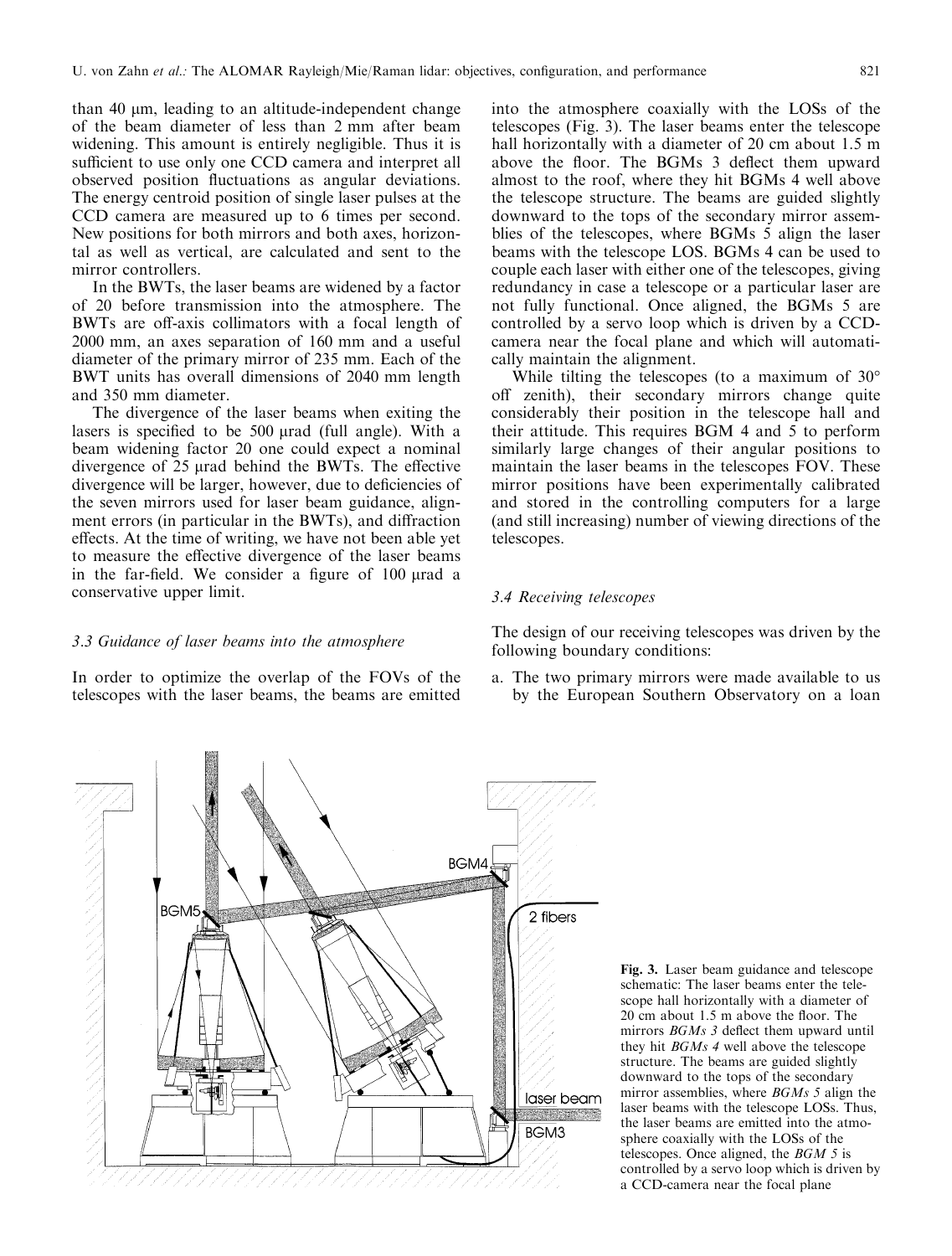basis. Their diameter is 1.8 m, their shape quasispherical, their radius of curvature 5.98 m, their focal length 2.99 m, their material an aluminum alloy, and their weight 1.45 t each.

- b. We decided to limit the maximum tilt angle of the telescope axes to  $30^{\circ}$  off zenith.
- c. Mostly in order to save in size of the required telescope hall, we decided to limit the viewing directions of each telescope to one quadrant in the sky. Thus, the NW-telescope can be tilted into the quadrant between north and west, and similarly the SE-telescope between south and east. This arrangement obviously allows coverage of the vertical, the four cardinal directions and many positions in between. In particular, the NW-telescope can be tilted to all combinations of azimuth and elevation towards which any sounding rocket or meteorological rocket can be launched from the close-by Andøya Rocket Range.

3.4.1 Optical design. We have chosen a Cassegrain system as basic design for our telescopes (Fig. 3). For physical accessibility we chose to place the focal plane 0.5 m below the primary mirror vertex. The desired spectral resolution of the wind and daylight etalons and affordable etalon diameters ultimately defined a value for Abbe's sine invariant for the illuminating beam in the optical bench. This combination of focus location and sine invariant led to the following dimensions for the secondary mirror: focal length  $-1.44$  m, radius of curvature  $-2.87$  m, and diameter 0.58 m with a resulting weight of 30 kg. Because the primary mirror is (almost) spherical, the secondary must be aspherical to eliminate spherical aberration. The resulting Cassegrain system focal length is 8.34 m with a mirror separation of 2.07 m. The telescope numerical aperture NA is  $D/2f = 0.11$ . Abbe's sine invariant and the primary mirror diameter determine the field of view of the telescope to be 180  $\mu$ rad. Matching quartz/quartz fibres with  $NA = 0.11 \pm 0.015$  and diameter 1.5 mm were obtained from Ceram Optics with transmission varying from  $98\%$ /m @ 355 nm,  $99.6\%$ /m @ 532 nm to  $99.7\%$ / m  $\omega$  1064 nm. The fibre cable diameter also fixes the (full) FOV of our telescopes to  $1.5/8340 = 180$  µrad.

The telescope optics in combination with the selected diameter of the fibre cable determine the depth of focus. Most commonly we place the front end of the fibre cable in such a position that the depth of focus reaches from about 12 km to 100 km distance.

3.4.2. Mechanical design. The lidar telescopes have to operate at ambient temperatures which vary between  $+25$  °C and  $-20$  °C. Furthermore, temperature changes of more than 10 °C over half an hour can occur inside the telescope hall after opening of the roof. Therefore it was necessary to observe strictly the principles of forcefree mountings in the design of the opto-mechanical apparatus. This requires making the degrees of freedom exactly zero for all mountings. Taking the 1.8 m aluminum alloy mirror as a starting point, the whole tiltable tube construction including the primary mirror,

the secondary mirror cell, and the secondary mirror itself were made from aluminum alloys. This has two major advantages: (a) because the heat conductivity of aluminum is large and its heat capacity relatively small, the opto-mechanical telescope structure follows these changes in less than one hour even when temperature changes of more than  $10^{\circ}$ C occur; (b) during temperature changes, the optics and the structure elongate or shrink by the same relative amounts, thus keeping the position of the focal point relative to the vertex of the primary mirror quite stable.

The general layout of the primary mirror cell resembles a triangle. At its upper side and to each of the three corners of this triangle are mounted one pair of hexapod struts. The total of six struts carry at their upper ends the secondary mirror cell (see Fig. 4). The BGMs 5 are mounted on the topside of the secondary mirror cells. The total mass of the secondary mirror assembly is about 100 kg. Flexure in the telescope tube when tilting the telescope out of zenith is compensated for by passively tilting the entire secondary mirror assembly, which ensures that the focal point remains on the fibre for all elevations. With this construction, the secondary mirror could be aligned and fixed relative to the primary mirror with an angular error of  $\leq 10$  urad and a positioning error of  $\leq 0.1$  mm.

To realize a tiltability of  $30^{\circ}$  off zenith, one corner of the primary mirror cell is mounted via a stiff universal joint to a telescope "table". The other two corners of the primary mirror cell are connected with universal joints and motorized roller screw spindles to the telescope table. Costs are thereby saved, since expensive worm gears are avoided. By separately moving the corners with the spindle drives up and down, the specified tilt and azimuth angles can be reached with a reproducibility of  $\leq$  25 µrad. After having reached a fairly stable temperature regime, the absolute positioning of the hexapod structure has an accuracy of better than 150 urad.

The mounting tables of the lasers and of the telescopes are firmly attached to a common foundation, the latter being laid down directly onto the bed-rock below the observatory. The laser/telescope foundation is separated from that of the observatory building.

3.4.3 Focal boxes and CCD cameras. The primary and secondary mirrors work together in directing the backscattered light onto the front end of a 1.5 mm diameter fibre cable. This requires that the laser beam and the telescope LOS are aligned parallel. Misalignments of only 50 µrad will lead to much reduced data quality on a field-of-view of 180 µrad. To avoid misalignment between the laser beam and the telescope LOS, a feedback loop controls the position of BGM 5. Input to the loop is derived from CCD camera images. To this end, a CCD camera is placed in the focal box near the image plane. It provides a real-time, 2-dimensional view of the intensity distribution of the backscattered light, in particular the laser beam axes relative to the telescope axes. To this end, light from low altitudes  $(1.5-3 \text{ km})$  is focused directly onto a highspeed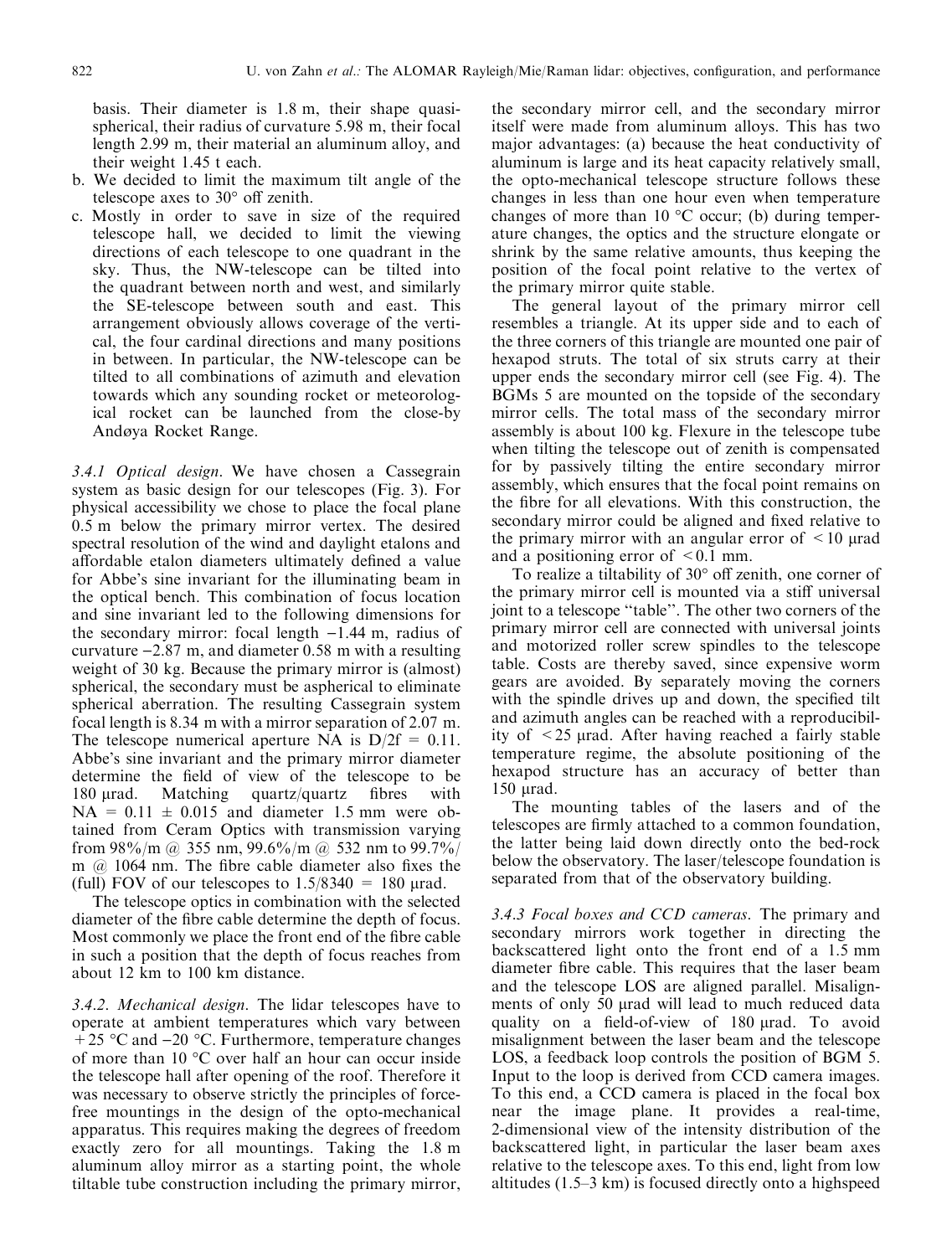

Fig. 4. The South-East telescope, in tilted position. In the centre of the figure are the 1.8 m primary and its light baffle. Six struts carry at their upper ends the secondary mirror cell and laser beam guiding mirror BGM 5. The primary is surrounded by six covers which can enclose the primary in less than 10 s. By separately moving the corners of the primary mirror cell up and down with the spindle drives, the specified tilt and azimuth angles are reached. The tiltable structure of the telescope rests on a massive hexagonal table. Persons in front of the table are (from left to right) G. Baumgarten, D. Wagner, and U. von Zahn

CCD camera which is triggered at the laser pulse frequency. With this tool, it is possible to detect the actual laser beam position on a shot-by-shot basis.

Using this CCD camera with a variable FOV, two tasks are accomplished: (a) an initial alignment of the laser beam into the telescope axis even under full daylight conditions (which otherwise means "finding a needle in a haystack''); (b) automatic centering of the laser beam into the telescope FOV by feeding the output of the CCD camera into a regulation system which in turn controls the two axis motors of the BGM 5.

All movable components of the telescopes and in particular their focal boxes are motorized to allow their remote control from the operator's room. This includes the fast moving covers of the primary mirrors (which close in less than 10 s) which are to protect the mirrors from snow or rain showers.

#### 3.5 Detection system

The single detection system of the RMR twin lidar serves numerous tasks:

- a. Switching the light coming through either one of the telescope fibres into the detection system on a shot by shot basis
- b. Suppression of low-altitude-signals by means of a mechanical chopper,
- c. Separation of the photons into specific detector channels according to their wavelength, i.e.:
	- 1. At the three emitted wavelengths of 1064 nm, 532 nm, and at 355 nm, belonging to photons being Cabannes, or Mie scattered,
	- 2. In wavelength bands near 530.4 nm and 529.1 nm, belonging to photons which were rotationally Raman scattered on  $N_2 + O_2$ ,
	- 3. At the wavelengths of 608 nm and 387 nm belonging to photons which were rotational-vibrationally Raman scattered on  $N_2$ ,
- d. Separation into specific detector channels for photons with the same wavelength, but strongly differing intensity,
- e. Spectral filtering of the various wavelength channels,
- f. Counting the photons arriving at the various detectors.

3.5.1 Input assembly. The photons collected by the NWand SE-telescopes are transferred to the detection system via optical fibres. At the entrance of the detection system (see Fig. 5), the light from either fibre cable is alternately inserted into the optical path of the detection system by a rotary fibre selector. The rotary fibre selector consists basically of a continuously rotating disk which is half open and half covered by a mirror. Thus, during half a revolution the disk allows the light from the NW-telescope fibre to pass uninhibited into the detection system and during the other half revolution it mirrors the light from the SE-telescope fibre into the detection system. The rotary fibre selector is made to rotate synchronously with the laser pulses at 30.3 rev  $s^{-1}$ and to direct the photons collected from 60.6 laser pulses  $s^{-1}$  into the detection system.

The light diverging from the fibres is re-focused by the relay lenses L1 on a fast mechanical chopper which shutters the low-altitude signal. Then it is collimated by lenses L2 and passes through the dichroic beam splitters D1 and D2 which divide the light into the three principal branches, corresponding to 355, 532, and 1064 nm. Both the relay and the collimator lens arrangements are specially designed to minimize chromatic aberration over the wide wavelength range 355 to 1064 nm, while also minimizing both spherical and off-axis aberrations.

3.5.2 Channels for observations of Cabannes and Mie scatter. The broadest lidar signal is the Cabannes line, often incorrectly called "Rayleigh" line. According to Young (1982), Rayleigh scattering is the sum of Cabannes scattering (the central Doppler broadened line) and rotational Raman scattering (the side bands). In our application, Cabannes lines have, due to Doppler broadening, a full width at half maximum (FWHM) bandwidths of about of 1.6 pm at 355 nm and 4.8 pm at 1064 nm. We note, though, that for reasons of briefness we keep just the word Rayleigh in the name of our instrument and some of its detector channels.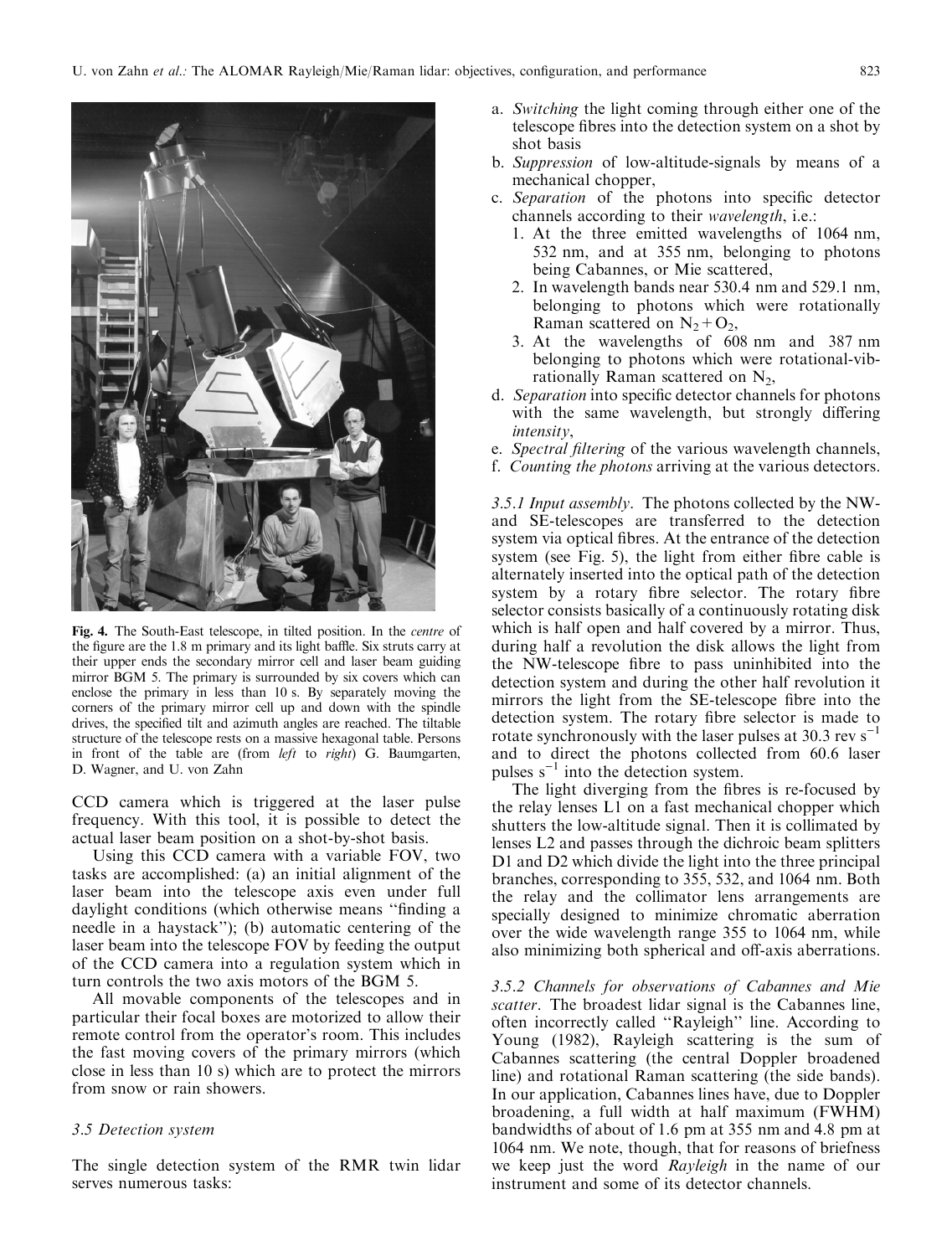

Fig. 5. Schematic of detection system. The photons collected by the NW- and SE-telescopes are transferred to the detection system via optical fibres. At the entrance (left side) the light from either fibre cable is alternately inserted into the optical path of the detection system by a *rotary fibre selector*. The light arriving from the fibres is re-focused by the relay lenses L1 on a fast mechanical chopper. Then it is collimated by lenses L2 and passes through the dichroic beam splitters  $DI$  and  $D2$  which divide the light into the three principal

In the RMR lidar, achieving high solar background suppression begins with the use of dielectric interference filters F1 through F4 with the narrowest practical bandwidths. We utilize interference filters with bandwidths of 0.3 to 0.5 nm, made with "hard" dielectric technology, i.e. refractory metal oxides produced with ion assisted deposition. Still narrower spectral bandwidths are needed, however, and are permitted by the stability of the emitted wavelengths and the narrow spectral width of the backscatter signals. Spectral filters with bandwidths in the order of a picometer can be built, using Fabry-Perot etalon (Rees et al., 2000). However, the divergence of any light beam entering an etalon system has to be controlled carefully. The maximum acceptance angle of any Fabry-Perot interference filter, whether a large aperture etalon or a dielectric stack, is given by  $n/\mathfrak{R}^{1/2}$ , where *n* is the index of refraction of the medium between the etalon plates and  $\Re$  is the filter resolving power. In order to minimize degradation of the filter performance by the angular divergence of the illuminating beam, the beam divergence angle must be comfortably smaller than this maximum. In the RMR lidar, the beam has the following nominal parameters behind the entrance collimator: divergence of  $\pm$ 4.7 mrad and diameter of 35 mm.

For even a high-resolution interference filter, such as our tenths-of-nanometer units, the maximum acceptable beam divergence is on the order of 45 mrad: Thus, the residual divergence of our 35 mm diameter beam is

branches, corresponding to 355, 532, and 1064 nm. Photons which were vibrationally Raman scattered on  $N_2$  are isolated by the notch filter NF and interference filter  $F5$  (for 608 nm) and the dichroic  $D4$ and interference filter  $F6$  (for 387 nm). Rotationally scattered photons are isolated through dichroic D3. Each of the four etalon units is placed between beam widening and narrowing telescopes. The detector assembly  $DW$  behind the Doppler wind etalon consists of 24 individual anodes

compatible with these filters. For the high-resolution Fabry-Perot etalons, however, the maximum angle is on the order of 2 mrad, and for DWTS is as small as 0.75 mrad (per spectral channel). Consequently another stage of beam expansion is necessary to reduce the angular divergence. A Galilean telescope TD1 increases the beam diameter to 100 mm, and decreases the divergence to  $\pm 1.7$  mrad. The light is coupled through antireflection-coated fused silica windows into cylindrical, temperature controlled, dry nitrogen filled, pressuresealed etalon housings (Rees et al., 1996), approximately 40 cm long and 36 cm in diameter. The etalon mounts permit two-axes adjustment of orientation, externally accessible, to provide exact alignment of both of the etalons with the optical axis. The etalon plate spacing and plate parallelism are adjusted and stabilized by piezoelectric stacks with capacitance stabilization. By remote control of two motors, the etalons are individually aligned to the common optical axis of the entire detection system. Baffling and optical black coating minimize scattered light bypassing the etalon filters within the housing. The light emerging from the etalon housings is reduced to the original 35 mm diameter by a reversed Galilean telescope TD2. This permits the use of a very high-quality interference filter F2 of affordable diameter and, in combination with an objective lens, a detector of practical aperture. Figure 6 shows the actual detection system (with top covers removed) looking from the detector side towards the input side of the optical table.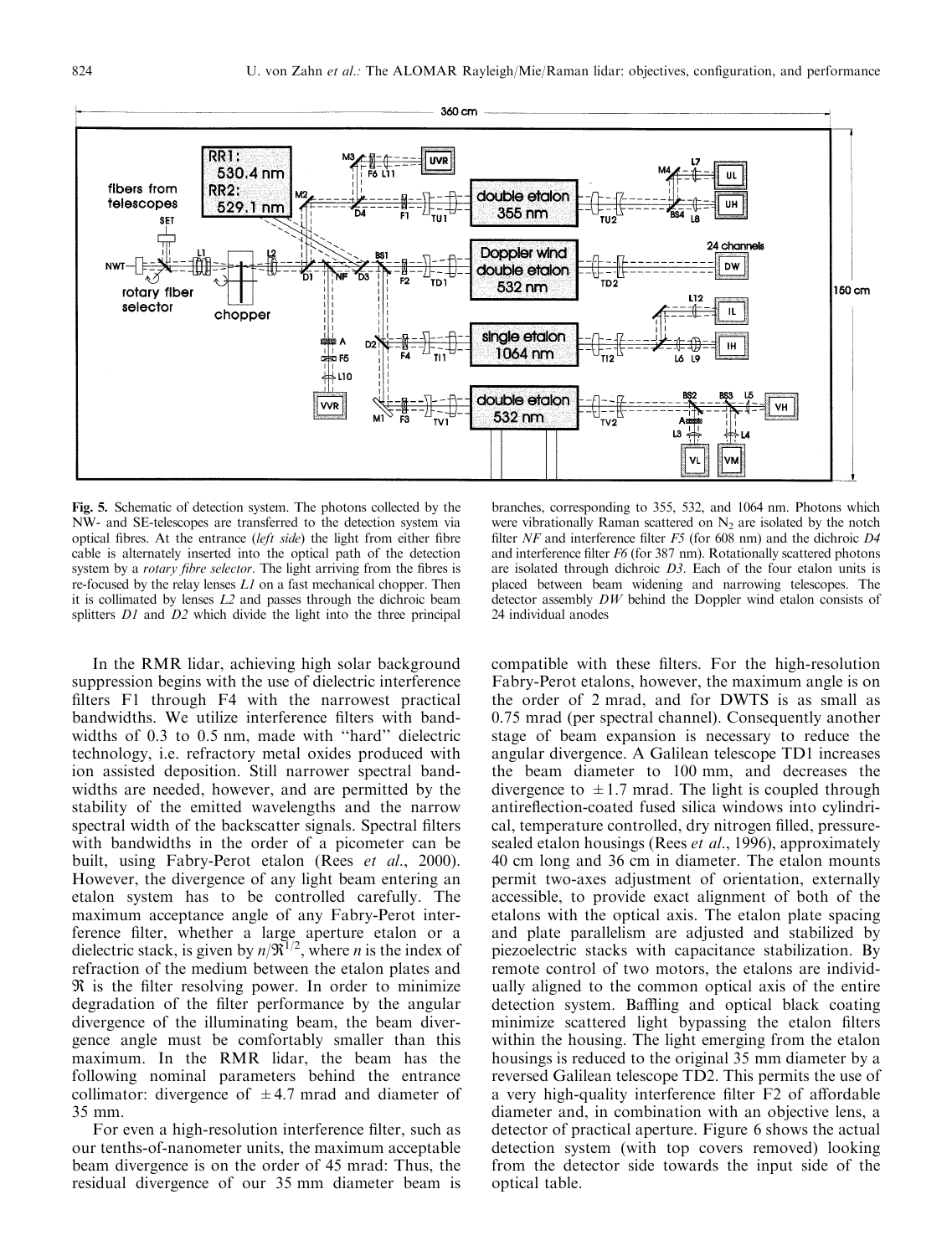

Fig. 6. Overview of the detection system, mounted on a  $3.6 \times 1.5$  m optical table, and with top covers removed. This view of the optical table is from the detector side towards the input side. From the left to right can be seen the housings of the 532 nm etalon, 1064 nm etalon, the DWTS etalon, and the 355 nm etalon. At the right upper corner is the "box" containing filters and the detectors for the rotational Raman channels RR1 and RR2

3.5.3 The RMR VIS Channel (532 nm). In 1996, a double-etalon filter was installed in the 532 nm channels of the RMR lidar. The low-resolution etalon (LRE) is designed so that its free spectral range is somewhat larger than the 0.3 nm FWHM bandwidth of the interference filter, while reducing the effective combined spectral bandwidth by a factor 10 (Table 3). The optical path difference of the high-resolution etalon (HRE) is selected to minimize coincidences of the transmission maxima of the two etalons, while it reduces the effective spectral bandwidth by another order of magnitude. With an overall FWHM bandwidth of 4 pm, the filter/ interferometer combination provides a resolution of  $\Delta\lambda/\lambda=1/130000$ .

After having passed through its FP interferometer, the 532 nm signal consists only of Cabannes scattered photons. It is split into three channels of different sensitivity (VH, VM, and VL) in order to handle the large dynamic signal range. Furthermore, we use cooled photomultipliers in a photon counting mode as detectors.

As introduced in Sect. 2.2, an important application of the channels VH and VM is temperature profiling in atmospheric regions which do not contain aerosols or

Table 3. Summary of the solar filter parameters (LRE, lowresolution etalon, HRE, high resolution etalon)

| Lidar channel          | 1064  | 532<br>Ray/Mie Ray/Mie Ray/Mie DWTS | 355   | 532   |
|------------------------|-------|-------------------------------------|-------|-------|
| Interference filter    |       |                                     |       |       |
| FWHM [nm]              | 0.5   | 0.3                                 | 0.3   | 0.3   |
| LRE                    |       |                                     |       |       |
| optical gap [mm]       | 4.000 | 0.216                               | 0.111 | 2.325 |
| FSR [pm]               | 140   | 655                                 | 570   | 61    |
| <b>HRE</b>             |       |                                     |       |       |
| optical gap [mm]       |       | 2.325                               | 1.20  | 25.0  |
| FSR [pm]               |       | 61                                  | 52    | 5.7   |
| Overall bandwidth [pm] | 10    | 4                                   | 4     | 0.3   |

cloud particles (typically above 30 km altitude). Another major application of the channel VH is measuring the backscatter coefficient of the particles in NLCs at 532 nm wavelength.

3.5.4 The RMR UV channel (355 nm). The UV channel is especially technically challenging. In daytime, the spectral radiance of the sky at 355 nm is higher than that at 532 nm, the much stronger Rayleigh scattering more than offsetting the lower solar irradiance at 355 nm. The optical path difference of the UV LRE is selected again to match the 0.3 nm FWHM bandwidth of the interference filter. The optical path difference of the UV HRE is larger by a factor of about 11. Ideally the pair of etalons will reduce the effective spectral bandwidth by more than a factor of 100. In practice, the attenuation of the solar background is less than this, owing to optical imperfections. Examples of the current performance of this channel are given.

For the same reason as at the VIS channel, we split the backscattered signal at 355 nm into two channels of different sensitivity (UH and UL). Similarly, we use cooled photomultipliers in a photon counting mode as detectors.

As introduced in Sect. 2.2, an important application of the channel UH is temperature profiling in atmospheric regions which do not contain aerosols or cloud particles (typically above 30 km altitude). Another major application of the channel UH is measuring the backscatter coefficient of the particles in NLCs at 355 nm wavelength.

3.5.5 The RMR IR channel (1064 nm). As regards spectral filtering, the 1064 nm channel is the least demanding. Firstly, the solar irradiance is less than half its peak value around 500 nm. Secondly, Rayleigh scattering is much weaker  $(\lambda^{-4})$ . On the other hand, the Mie backscatter coefficients tends to vary as  $(\lambda^{-1})$ , providing a better signal to noise ratio compared with, say, 532 nm. This may be offset, however, by the lower detective quantum efficiency of photon counting detectors at 1064 nm in comparison to that at 532 nm.

Taking these factors into account, a single etalon filter was designed, built, and implemented in June 1998 for solar filtering at 1064 nm. The high defect finesse achievable at this longer wavelength permits the use of an etalon with higher reflectance finesse, and hence lower solar background transmittance (Table 3).

After having passed through its FP interferometer, the backscattered signal at 1064 nm is split into two different sensitivity channels. For detection of the lower and the higher altitude signals, we use a photomultiplier (IL) and avalanche photodiode (IH), respectively. The photodiode has a signal/noise ratio about 15 times better than that of the photomultiplier. Both detectors are cooled and work in a photon counting mode.

The major applications of the 1064 nm channel are in detecting weak stratospheric aerosol layers and in measuring the Mie backscatter coefficients of aerosol and cloud particles for the determination of the size distributions of these particles.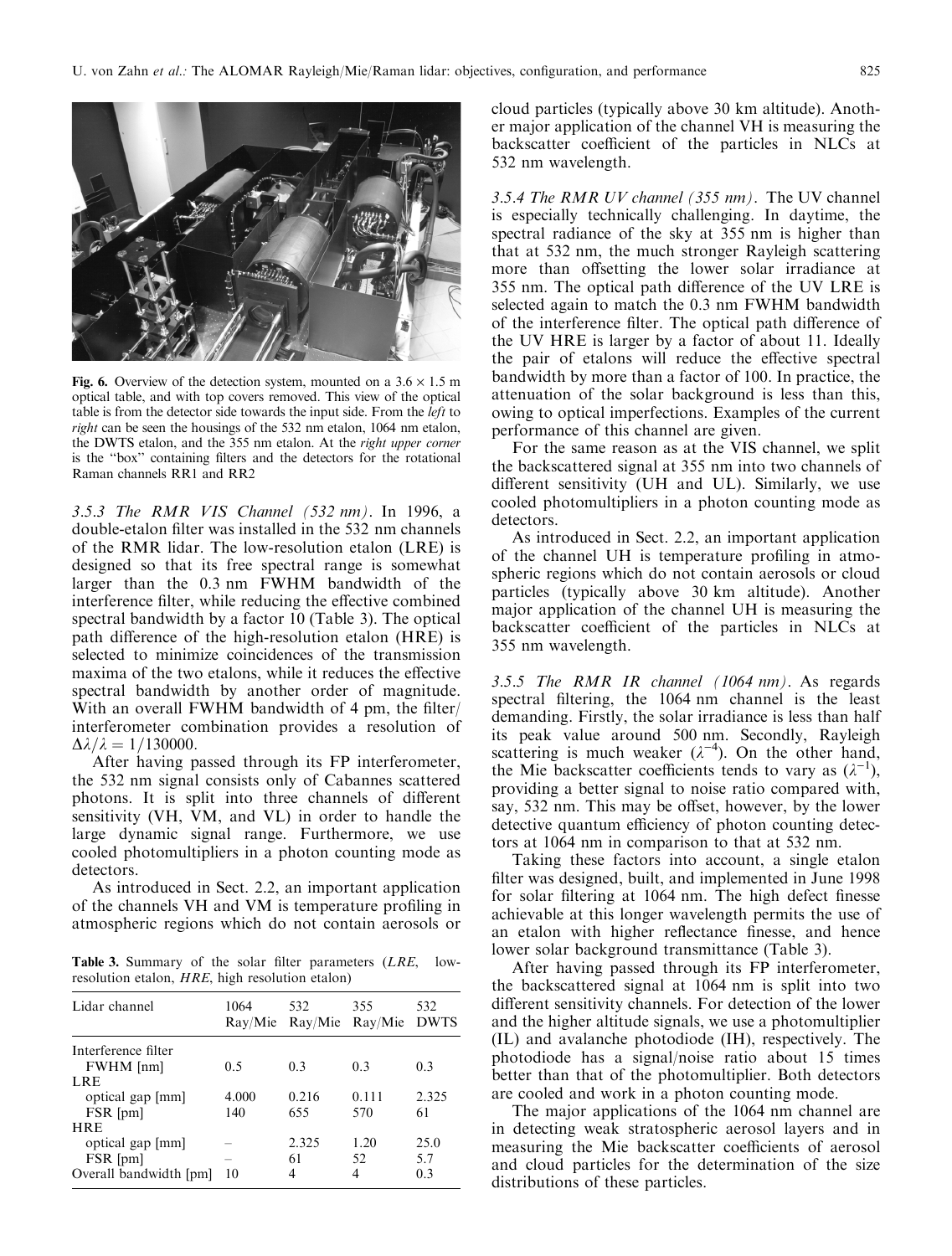3.5.6 Channels of the Doppler wind and temperature experiment. The first of the channels of the RMR lidar to be fitted with a double-etalon filter was the Doppler Wind and Temperature System (DWTS), commissioned in October 1994. The primary goal of the DWTS is wind vector measurement in the stratosphere via the Doppler shift of the Cabannes line (Rees *et al.*, 1997). In this case the function of the HRE is not solar filtering but the analysis of the backscattered signal to determine the Doppler shift. Because the full free spectral range of the HRE is collected by the imaging detector, there is no attenuation of the broadband sky signal versus the spectrally narrow lidar signal. In order to reduce the background illumination without attenuating the signal, a LRE is used in combination with a 0.3 nm FWHM filter. The optical path difference of the LRE is then selected such that its free spectral range is roughly the geometric mean between the free spectral range of the HRE and the bandwidth of the interference filter.

A secondary purpose of the DWTS experiment will be to derive temperatures from the measurement of the Doppler width of the Cabannes line at 532 nm. The development of this technique is ongoing and results will be presented in future publications.

For signal detection, DWTS uses the "fringe imaging'' technique. This exploits the multiplex advantage of a low-noise imaging detector to increase instrument sensitivity, while avoiding the need to scan or step the etalon optical path difference to obtain the full spectrum of the backscattered signal. The wind detector DW employs a 24-channel photomultiplier, using (a) a photocathode, (b) proximity focused micro-channel plate intensifier, and (c) discrete-element anode. The 24 individual anode elements of the detector are shaped as concentric annular rings, to match equal-wavelength intervals of the Fabry-Perot spectrum. The entire imaging detector is operated in a photon-counting mode.

A high-performance signal processing system is used to handle the 24 spectral channels of data, providing 512 range bins samples at typically 200 m range resolution. An example of a Doppler wind measurement is presented in Sect. 5.3.

3.5.7. Channels for observations of Raman scatter. The N2 rotational-vibrational Raman channels at 608 and 387 nm (VVR and UVR), corresponding respectively to excitation by 532 nm and 355 nm photons, are separated from their corresponding Cabannes lines by dichroic filters NF and D4 and are selected by 0.3 and 0.9 nm FWHM bandwidth interference filters F5 and F6, respectively.

The major applications of the channels VVR and UVR are in temperature profiling under conditions of a light aerosol load and in measuring the extinction coefficients in aerosol layers.

Measurements using the  $N_2 + O_2$  rotational Raman channels centred at 530.4 and 529.1 nm are especially challenging due to the spectral proximity of the 532 nm Cabannes and Mie lines which are more than 3 orders of magnitude stronger and require to be very carefully rejected (Nedeljkovic et al., 1993). This is accomplished

using a series of four dichroic filters. The first of the filters  $(D3)$  separates the anti-Stokes rotational Raman lines from other wavelengths and sends it into the "Raman box" (Fig. 5). The remaining three filters separate the two components of the rotational Raman spectrum and increase successively the rejection of the Cabannes and Mie lines. The final selection of the two wavelengths is obtained using interference filters with bandwidth of  $0.6$  nm. A total of  $10^{-7}$  rejection of the 532 nm Cabannes scattering is obtained. For maintaining a high efficiency of the entire filtering process, a temperature stabilisation of the entire Raman box is required.

The most important application of the channels RR1 and RR2 is in measuring the air temperature in those layers below 30 km altitude which contain enough aerosol and/or cloud particles to cause strong extinction.

#### 3.6 Data acquisition and lidar control

The data acquisition electronics includes 12 photon counting channels. Each channel has its own internal quartz oscillator. The range resolution may be adjusted for each channel from a minimum value of 50 m and is normally set to 150 m. The signal is accumulated in 4096 altitude steps, 2048 for each of the telescopes, and sent to the computer after integrating over a predefined number of laser pulses (typically 250). The software for (a) control of the detector functions (e.g. level of and electronic shuttering of the high voltages to the multipliers), (b) quality check of the acquired signals, (c) realtime display of the backscatter profiles, and (d) data storage is installed on a Unix computer. This computer and its operator are assisted in running the entire lidar system by an additional 10 PCs and seven camera systems (two for control of the directions of the laser beams before beam widening; two for locating the positions of laser beams with respect to the telescope axes; mechanical status of telescopes; condition of roof of telescope hall; all-sky). To this end, the Unix computer interfaces with several subsystems, such as laser computer, telescope computer, interfaces to detection system, and data acquisition electronics. Most importantly, the signals presummed by the acquisition electronics are transferred to the Unix computer and summed there during 1 to 3 min sequences  $(=1 \text{ record})$ and stored on the computer disk.

A "user-friendly" computer interface allows the operator to define the parameters for acquisition and operation and to control the status of the lidar. The display shows the raw signal for all channels and an indicator of signal quality (mean signal level at a reference altitude and the mean background), the progress of laser pulses and alarm reports when needed.

In order to increase its opportunities for observations, we have provided the RMR lidar with a *marginal* weather mode of operations. In this mode, the data system is continuously testing in real-time whether for any presummation period (typically 8 s long) the signals received from the stratosphere are above a certain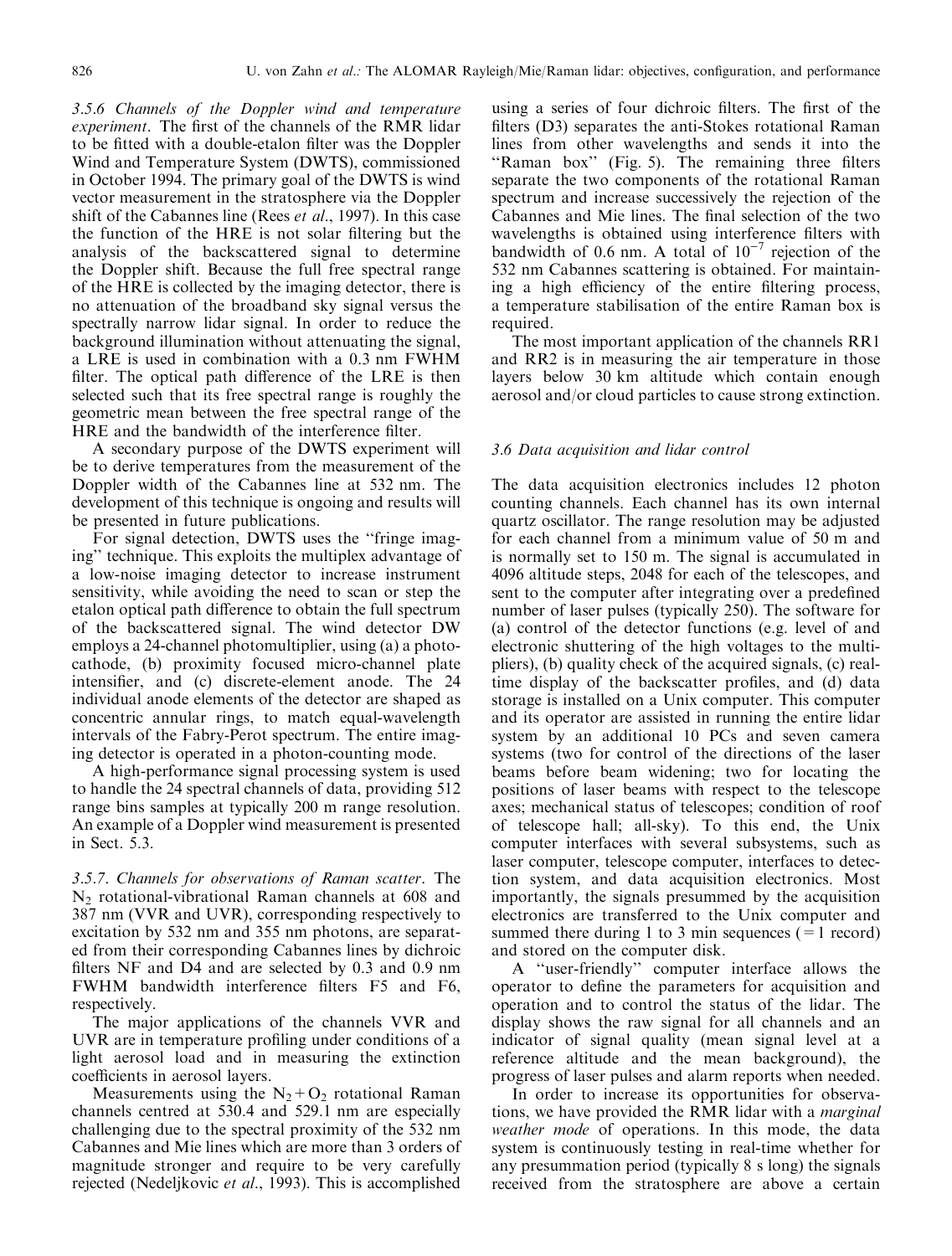preselected level of intensity. All data, which does not meet this minimum signal criterion, are discarded before storage in the data bank.

### 4 Experiences in operating the lidar

### 4.1 Positive experiences

Using the steerable laser beams to find the narrow FOV of receiving telescopes has proven to be a difficult task in many of the earlier nighttime lidar experiments. In the case of the RMR lidar, this task has be performed routinely in daylight and with even narrower FOV and smaller laser beam divergence than in common lidars. To make this task manageable, we have built the foundations for the lasers and telescopes directly onto the bed-rock of the Ramnan Mountain. In addition, the CCD cameras near the image plane of the telescopes (see Sect. 3.4) give the lidar operator a much wider FOV than used for collecting the backscattered photons. These two measures have proven very effective in that the laser beam is typically in the (wide) FOV of the CCD camera right at turn-on of the lidar. Finealignment of the laser beam into the axis of the (narrow) detection FOV is then a matter of a few minutes.

The recently developed capability of the RMR lidar to keep its laser beams automatically centred on the LOS of the telescopes, is another major advance in lidar operations. It improves the quality of the collected data and relaxes considerably the attention that the operator has to pay to the instrument. Experiences with this CCD tracking system show that even in cases of strong differential temperature changes across the telescope structure, the feed back regulation allows the system to run totally automatically. Furthermore, the camera system gives a good estimation of atmospheric turbulence and serves as a warning system for fast changes of atmospheric conditions.

The mode for data collection in marginal weather conditions (see Sect. 3.6) has also proven very useful, in particular in the presence of thin cirrus layers or fields of broken clouds. Availability of this operation mode has considerably enhanced the observation statistics of the RMR lidar. For example, it made it possible to obtain lidar observations during the 1998 NLC season (June 1 until August 15) for 389 h, which is 21% of the entire period (von Cossart et al., 1999).

Reliability of the instrument is excellent. This statement applies, fortunately, to both its hardware and software. The optical alignment of the lasers, the frequency doubling and tripling devices, the beam direction stabilization and their beam widening telescopes are so stable that maintenance work is performed only at three to four month intervals. Availability of the telescopes, including their tilting capability, for lidar observations is virtually 100%. Most of the extensive equipment mounted on an optical table, including the four Fabry-Perot interferometers, work reliably. Problems crop up now and then with

some of the photon-counting multipliers and/or their cooling systems about which we briefly report later. The large volume of software, which is required to control the instrument and to handle its data, works extremely well. This seems notable as the package constantly evolves with the various upgrades of the instrument capabilities.

The excellent overall reliability of the instrument is the foundation for the good observation record of the lidar. It also has enabled us to perform, e.g. uninterrupted atmospheric observations for periods of up to 50 h. Its high reliability in combination with a large degree of automation is also a prerequisite for cutting down the man power requirement for operating the lidar to one engineer only.

There is one more pleasant experience worth mentioning: it is the fact that the short distance of only a few kilometres between the RMR lidar and the busy Andenes airport has not led to any negative impact on the lidar observations.

## 4.2 Unexpected obstacles

Naturally, there were some obstacles to overcome during the development and operation phases of the RMR lidar. For the lasers, there were two of them: (1) to procure mirrors and lenses, the special coatings of which could stand the extreme power densities of the threecolour laser beams of the GCR-6, one of which is a UV beam. Solving this problem took us about two years; (2) to provide cooling water with a tightly controlled temperature at the laser heads (see Sect. 3.2) turned out to be a major challenge. The problem was aggravated by the fact that the load of the observatory provided cooling water system and of the ambient air temperature are both quite variable. The current solution for the power lasers of the RMR lidar is to put three separately controlled loops of cooled fluids in series, the last one of them providing cooling water to the laser heads with a temperature stability of  $\pm 0.2$  °C under any operating conditions.

In the area of the telescopes, we experienced only one, but rather major obstacle. We had assumed that the 1.8 m diameter primary mirrors, which were made available to us, were of perfectly spherical shape. Only after the secondaries were machined and the first telescope completely assembled inside the ALOMAR observatory, did we then find out that the primary mirrors were aspherical enough that an acceptable quality of the image was impossible to achieve with the initial mirror combination. Thus, new secondary mirrors had to be made for both telescopes and since their installation in the telescopes, the latter are working fine.

The detection system provided three obstacles, only one of which has been overcome so far: (1) optical and electrical interference between the numerous detector channels. It required a multi-year effort to finally eliminate any interference between the total of 36 detector channels which we operate within the detection system. We consider this problem solved (even though it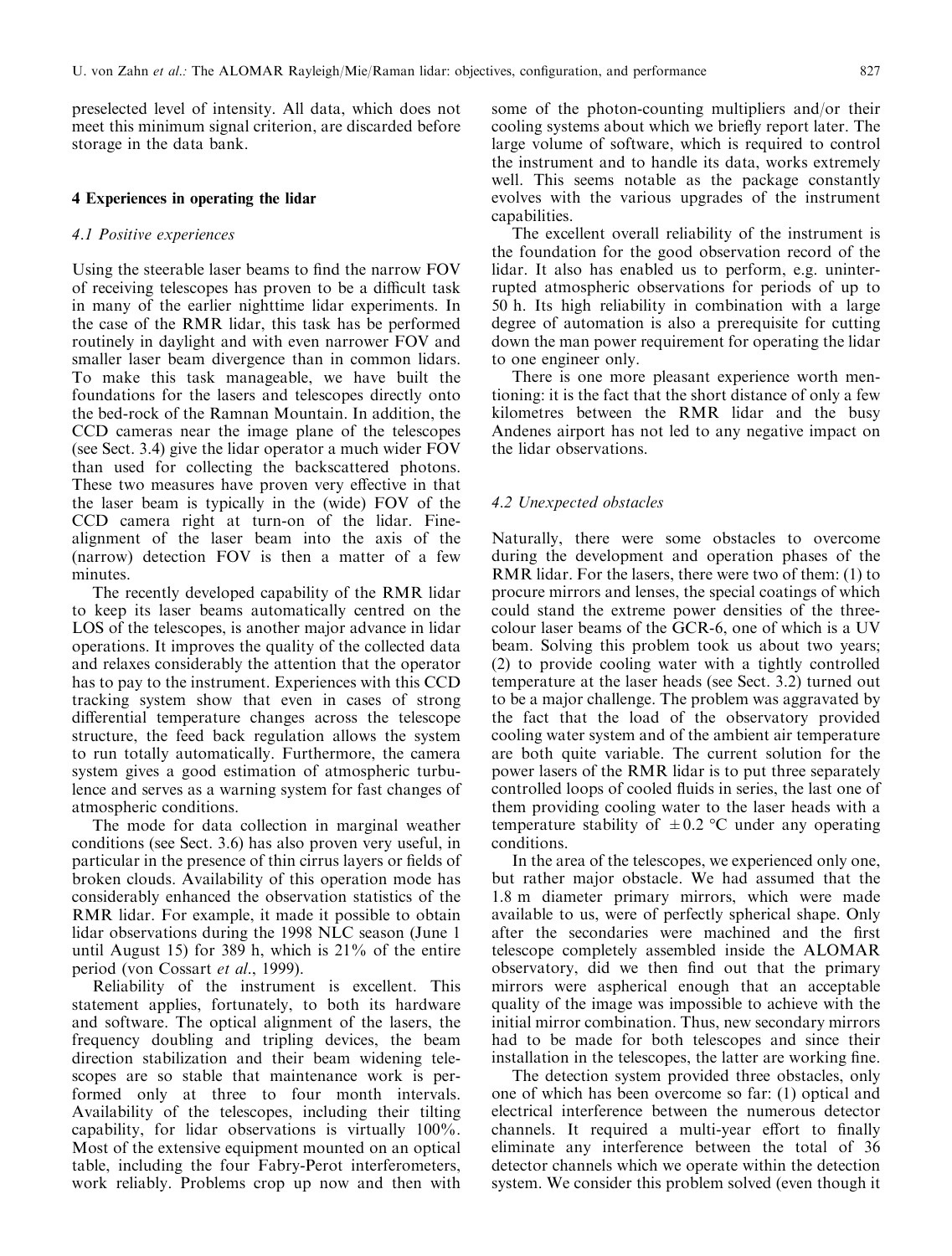still needs constant attention). (2) Development of a systematic alignment procedure for the multitude of optical channels and components on the optical table of the detection system. On the one hand, this equipment is working reasonably well as proven by the number of publications resulting from the data processed in this detection system. On the other hand, optimizing the alignment procedures for all of the equipment on the optical table is a long-term project and has certainly not yet come to an end. (3) At the observatory site, the relative humidity of the ambient air is usually high. At the same time, many of the detectors on the optical table need active cooling to minimize their background count rate. This scenario has led to numerous problems caused by condensation of water vapour on and in multiplier housings and high-voltage devices and/or corrosion of bare metal surfaces. Partial solutions for this problem have been realized, but a perfect one is still outstanding.

#### 5 Instrument performance

## 5.1 Laser performance

The transmitter system of the RMR lidar works quite reliably with the performance parameters shown in Table 2. Maintenance work is performed about three times per year. To guarantee maximum stability of the seeder laser, this laser and its wavelength control loop operate continuously.

To quantify the residual fluctuations in laser beam direction, Fiedler and von Cossart (1999) registered the positions of mirrors BGM 1 and 2, the diameter of the reference path laser beam at the CCD camera, and the temperature of the second pump chamber of the laser amplifier during an 18-h lidar run. From the observed behaviour, they calculated temperature dependencies of the beam axis stability and beam divergence. The residual fluctuations of the laser beam were determined to remain within  $\pm 10$  µrad for more than 81% of the time in horizontal and for more than 85% of the time in the vertical axis (see Fig. 7). Nearly all laser pulses remain within  $\pm 20$  urad for both axes.

#### 5.2 Telescope performance and capabilities

One important performance figure for the telescopes is the time needed to change the direction of observations, including re-acquisition of the laser beam in the FOV of the telescope. This time is typically less than 5 min for a change of direction by 30°.

The capability of the RMR lidar for off-zenith measurements has been used for example to point the LOS of one of our telescopes close to the ascending trajectories of the NASA sounding rockets DROPPS/ PMSE and DROPPS/NLC, which were launched from the Andøya Rocket Range on July 6 and 14, 1999, respectively. The tilt of the lidar telescope allows us to bring closely together the volumes sampled *in situ* by the



Fig. 7. The frequency distribution of the residual fluctuations in laser beam directions while the control loop is in operation (left panel: horizontal axis; right panel: vertical axis). The residual fluctuations of the laser beam remain within  $\pm 10$  urad for more than 81% of the time in horizontal and for more than 85% of the time in the vertical axis. Nearly all laser pulses remain within  $\pm 20$  urad for both axes

rocket experiments and remotely by the lidar. For the two DROPPS payloads, they penetrated NLC layers just 3 and 7 km, respectively, away horizontally from the lidar-sampled volumes. However, it should be noted that even these remaining small separations were mostly caused by last-minute adjustments of the nominal launch azimuth of the sounding rockets which were not passed on to the RMR lidar operator.

### 5.3 Detection system performance

Figure 8 demonstrates the performance of the multichannel detection system with respect to interferencefree operation of 11 detector channels showing the number of photon counts per laser pulse and 1 km altitude during one night of observations versus altitude. The simultaneously operating channels can be separated into (a) the high sensitivity, high-altitude channels for Cabannes and Mie scatter at 532 nm (VH) and 355 nm (UH); (b) the main IR channel for Cabannes and Mie scatter at 1064 nm (IL); (c) the three low sensitivity, stratospheric channels for Cabannes and Mie scatter at 532 nm (VM and VL) and 355 nm (UL); (d) the two rotational-vibrational Raman channels from  $N_2$  at 608 nm (VVR) and 387 nm (UVR); the two rotational Raman channels from  $N_2 + O_2$  near 530.4 (RR1) and 529.1 nm (RR2); and (e) the DP channel indicating the amount of cross-polarization at 532 nm. Not shown in this figure are the simultaneously collected profiles from the 24 DWTS detectors.

Photons backscattered from altitudes below 8 km are blocked by the mechanical chopper from reaching the detectors, in order to protect the photocathodes from the high photon flux backscattered in the troposphere.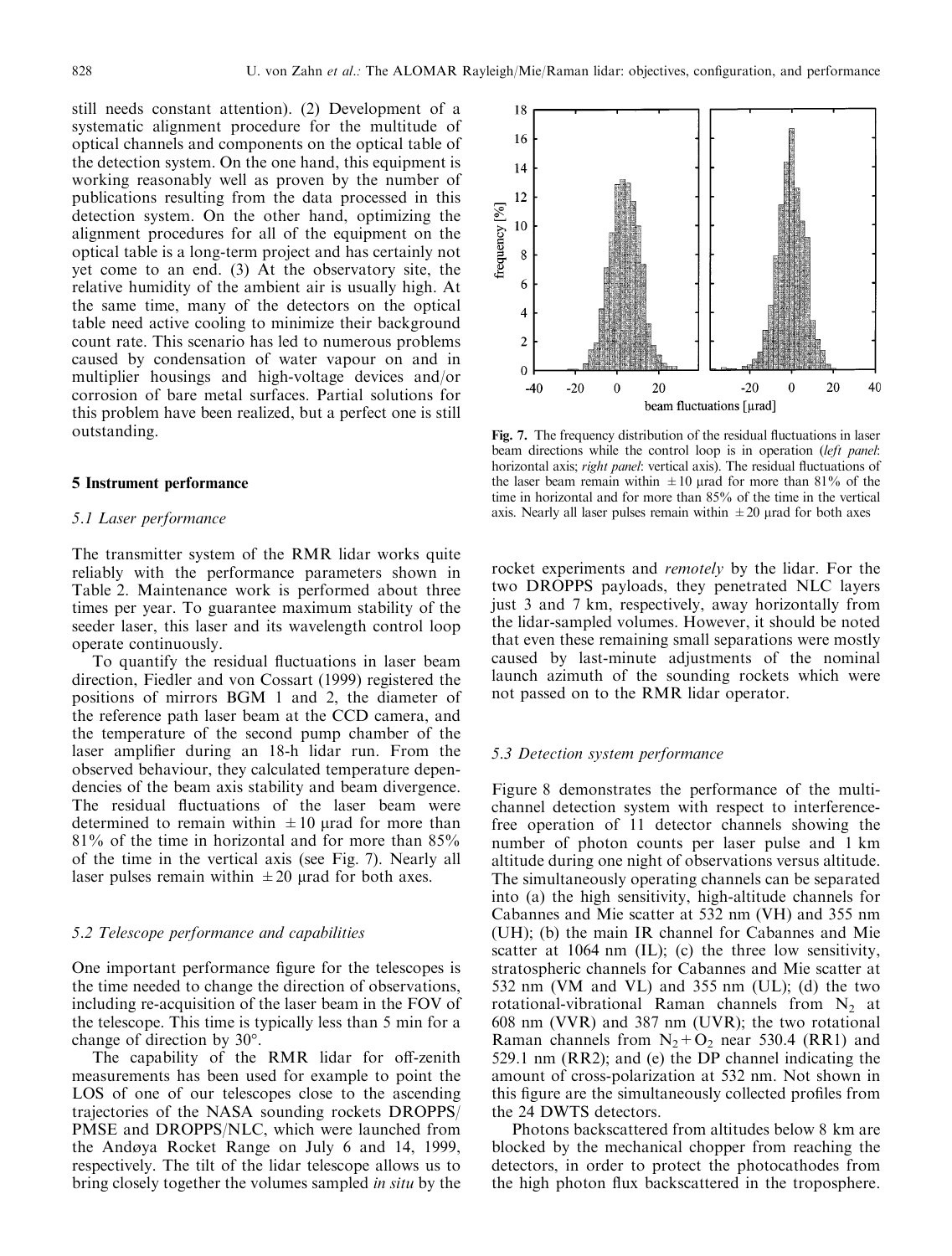

Fig. 8. Performance of the multichannel detector system, including the altitude profiles for 11 detector channels using 7 different wavelengths (for details, see text). The simultaneously collected profiles from the 24 DWTS detectors are not shown. The counts were integrated during the night of January 7/8, 1997 over the period from 20:01 UT until 05:19 UT. Photons backscattered from altitudes below 8 km are blocked by the mechanical chopper from reaching the detectors. In addition, for a number of the detector channels, electronic shuttering of the multipliers prevent high currents in the photomultiplier chain of dynodes. Between 23 and 28 km altitude, a polar stratospheric cloud produces Mie scatter in the (from left to  $right)$   $DP$ ,  $VL$ ,  $IL$ ,  $UL$ , and  $VM$  channels. At the same altitudes, the vibrational (VVR, UVR) and rotational (RR1, RR2) Raman channels show no Mie backscattered signal. The cloud signature in the DP channel indicates that the scattering cloud particles are of non-spherical shape

In addition, for a number of the detector channels, electronic shuttering of the multipliers prevents high currents in the photomultiplier chain of dynodes. Between 23 and 28 km altitude, a polar stratospheric cloud produces Mie scatter in the DP, VL, IL, UL, and VM channels (from left to right). At the same altitudes, the rotational-vibrational (VVR, UVR) and rotational (RR1 and RR2) Raman channels show no Mie backscattered signal. The cloud signature in the DP channel indicates that the scattering cloud particles are of nonspherical shape. All channels show the general decrease of signal strength with increasing altitude, which is due mostly to the decreasing air density and to a lesser degree the increasing distance between the scatter volumes and the receiving telescopes. All of the channels are free from electronic spikes or inter-channel interference.

#### 5.4 Overall lidar performance

The overall detection sensitivity of any lidar system can be expressed e.g. by the number of photon counts per laser pulse per altitude interval received from a reference altitude. We take as reference altitude that of 30 km where the signal comes from Rayleigh scatter on air molecules only (and negligible Mie scatter). If we take the laser energy per pulse as 360 mJ at 532 nm and all transmissivities through optical components and the atmosphere equal 1, one can calculate an idealized figure-of-merit of 64 350 counts/pulse/km. In real life, this figure-of-merit is currently about 20 to 25 counts/ pulse/km the for the 532 nm Rayleigh channel VH of the ALOMAR RMR lidar (while working with the double etalon system).

On first sight, the observed figure-of-merit may not be as high as one would expect considering the large mirrors of the telescopes. However, providing simultaneously the capabilities for daylight observations, for three wavelengths observations, and for wind measurements results in a considerable complexity of the optical design of the lidar. For example, the 532 nm photons, which produce the signals in the VH channel, pass between their exit from the laser and conversion to an electron cascade in the photomultiplier no less than 12 reflecting mirrors (including beam splitter BS1), 27 transmitting components having 54 surfaces, and a number of lossy media such as the atmosphere (twice), the glass fibre between telescope and detection system, 2 beam splitters, 2 dichroics, 1 interference filter, and the double-etalon. In Table 4a we provide our best estimates for the transmission efficiencies of the four major components of the lidar systems: (1) the transport of the laser photons from the laser output into the atmosphere; (2) the 2-way transmission through the atmosphere (as effected by Rayleigh and Mie scatter);  $(3)$  the efficiencies of the receiving telescopes and fibre cables; and (4) the detection efficiency. Evidently the most dramatic losses of photons occur in the detection system. It is for this reason, that we provide in Table 4b our best estimates for the efficiencies of the various components in the detection system. For an identification of these components, we refer to Fig. 5. There are five components in the detection system with efficiencies smaller than 0.85: The dichroic D3 (which is to separate 530.4 nm from 532 nm), the beam splitter BS1 (which divides the photon stream 50/50 for wind and for Rayleigh/Mie observations), the filter  $F3$ , the double etalon (required for daylight observations), and the quantum efficiency of the photomultiplier. The product of efficiencies of only these five components is already as small as 0.018.

If we multiply the noted "idealized" figure-of-merit with the estimated overall lidar efficiency of 0.0011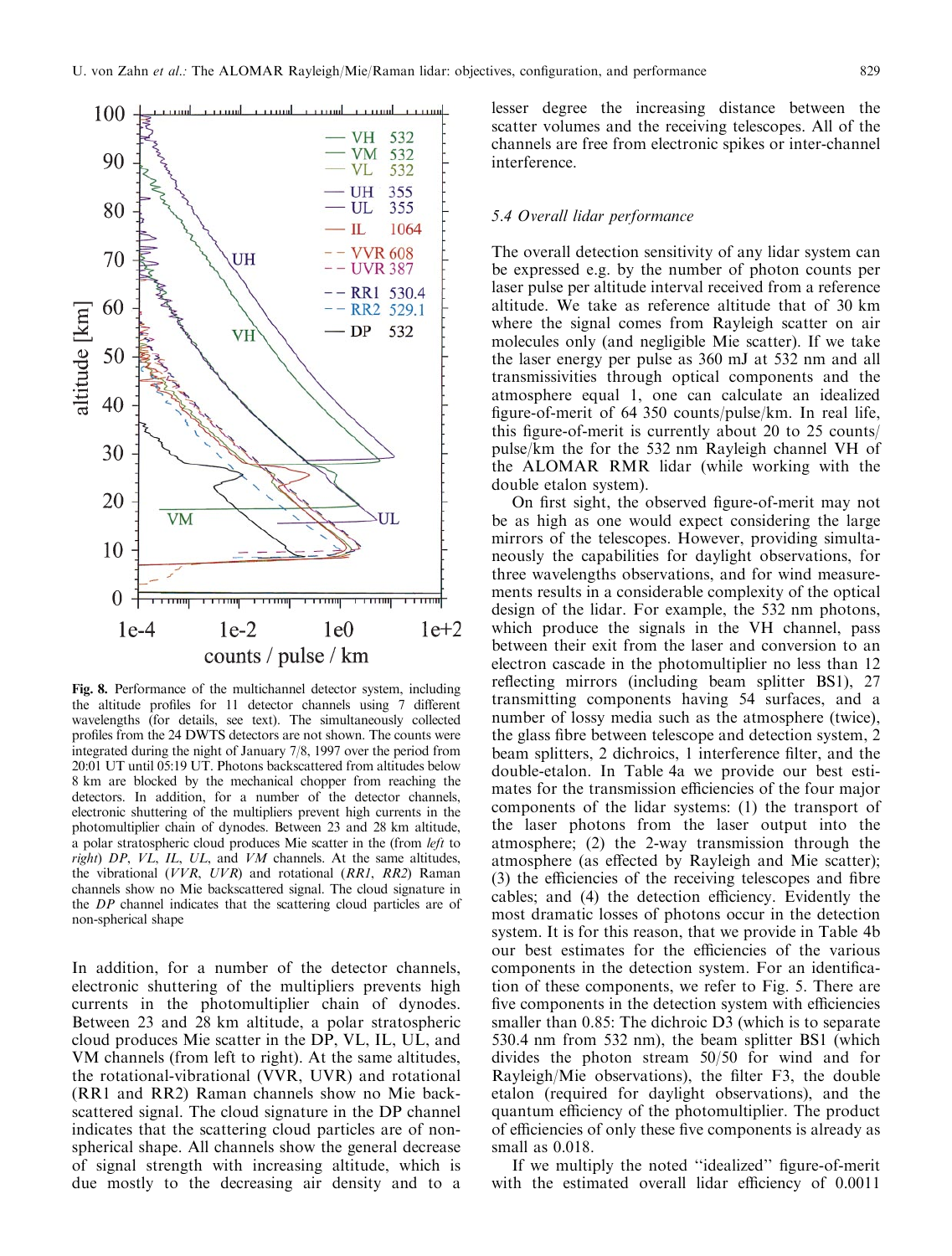Table 4. Efficiencies for photon throughput: (a) system efficiencies; (b) component efficiencies of detection system for the 532 nm VH channel

|                                                       | Efficiency |
|-------------------------------------------------------|------------|
| (a) System                                            |            |
| Laser beam into atmosphere                            | 0.5        |
| 2-way transmission through atmosphere                 | 0.4        |
| Telescopes and fibre cables                           | 0.67       |
| Detection system for VH channel                       | 0.0083     |
| Overall lidar efficiency (theoretical)                | 0.0011     |
| (b) Component                                         |            |
| Rotary Fibre Selector                                 | 0.90       |
| L1 (8 surfaces $\omega$ 0.99)                         | 0.923      |
| L2 (4 surfaces $(a)$ 0.99)                            | 0.961      |
| D1 dichroic                                           | 0.99       |
| NF dichroic                                           | 0.97       |
| D3 dichroic                                           | 0.80       |
| BS1 beam splitter                                     | 0.50       |
| D <sub>2</sub> dichroic                               | 0.90       |
| M1 mirror                                             | 0.99       |
| F <sub>3</sub> interference filter                    | 0.49       |
| TV1 entrance telescope (4 surfaces $(a)$ 0.99)        | 0.961      |
| Windows of FPI housing $(4 \text{ surfaces } @ 0.99)$ | 0.961      |
| Etalon transmission $(2 \text{ } @ 0.7)$              | 0.49       |
| FPI plates (4 backside surfaces $(a)$ 0.99)           | 0.961      |
| TV2 exit telescope (4 surfaces @ 0.99)                | 0.961      |
| Transmission through 5 cm of BK7 glass                | 0.992      |
| BS2 beam splitter                                     | 0.97       |
| BS3 beam splitter                                     | 0.95       |
| L5 objective $(2 \text{ surfaces } (a) 0.99)$         | 0.98       |
| Multiplier tube window (2 surfaces $(2, 0.96)$ )      | 0.922      |
| Multiplier quantum efficiency                         | 0.18       |
| Overall detection efficiency                          | 0.0083     |
|                                                       |            |

(Table 4a), we obtain a predicted figure-of-merit of  $73$ counts/pulse/km versus the observed 20 to 25 counts/ pulse/km. We are content with the factor of  $\beta$  difference between the two values because the properties of almost 50 optical components and lossy media contribute with their uncertainties to the error of the predicted figureof-merit.

Providing the capabilities for daylight observations and for rotational Raman temperature and wind measurements results in losses of intensity by factors of 0.29 and 0.41, respectively, in the Rayleigh channels VH, VM, and VL; the capability for three-wavelengths transmission results in a loss of the intensity at 532 nm by a factor 0.52 with respect to a two-wavelengths operation. Thus, providing the noted three capabilities simultaneously, as the RMR lidar does, cuts the intensity at the commonly used 532 nm channel by a factor 0.06. Hence, if we concentrate on nighttime observations in the vertical at 532 nm without Doppler wind capability only, the figure-of-merit for the RMR lidar would be expected to fall between 320 and 400 counts/pulse/km from 30 km altitude.

#### 5.5 Examples of observations

The excellent capabilities for daylight observations of the RMR lidar are highlighted by Fig. 9. The data were

collected during an NLC event overhead the ALOMAR observatory on July 16, 1998. The signals were integrated for 2.8 h. During the integration time, the Sun was continuously above the horizon and its elevation angle varied from  $26^{\circ}$  to  $12^{\circ}$ . The profiles of normalized counts for the three wavelengths 1064, 532, and 355 nm are shown. The normalized counts are obtained by dividing the counts received from altitude z by those received from 35 km altitude. The NLC layer is clearly seen in all three colours. The signal-over-background ratio is the best in the 532 nm channel; the background is dominated in the IR channel by detector noise, in the UV channel by scattered solar photons. From data like these, von Cossart et al. (1999) have derived, for the first time, three-parameter size distributions for NLC particles.

Figure 10 demonstrates the performance of the 532 nm VH channel with respect to the background skylight throughout a diurnal cycle. The signals caused by laser photons (L) backscattered from air molecules at 50 km altitude plus the solar background (S) versus the Sun elevation angle  $(0^{\circ} = \text{sun at horizon})$  are shown. The data are taken from every tenth integration period, each one being 3 min long, and are converted to (counts/pulse/km) on the left ordinate axis and presented as (counts/3 min/km) on the right ordinate axis. We add that the noise level of the photomultiplier is about 5 Hz which is equivalent to  $3 \times 10^{-5}$  (counts) pulse/km).

At our site, the sky is almost never clear  $(=\text{dark}$ blue) in summer. Haze and/or a thin tropopause cirrus are frequently present. The effectiveness of the elimination of solar background is, however, strongly dependent of the amount of haze or cirrus above the lidar site. Under "normal conditions" at ALOMAR, these particles enhance significantly the solar background by Mie scatter, decrease the Rayleigh backscatter signal by extinction, and may introduce a significant temporal variability into the laser backscatter and solar background signal. For these reasons, the solar background signal does not lend itself to a theoretical calculation. The data shown in Fig. 10 should be taken as those of a "normal" ALOMAR late summer day. The difference in signal strength before and past noon at sun elevation angles about  $20^{\circ}$  is caused by a difference in atmospheric transmission (which is NOT eliminated from the data shown). The short term variability of transmission can be judged from the steadiness of the 3-min data points. The variability is small enough to work in full daylight with laser backscatter signals received from altitudes well above 50 km with integration periods as short as 10 min.

Figure 11 shows the result of a Doppler wind measurement by the DWTS experiment, performed January 9, 1998. There are three profiles shown of the zonal component of the wind velocity. Integration times were about 10 min per profile. This examples demonstrates qualitatively a good reproducibility of the measured profile combined with some geophysical variability of the wind field. The error bar at 30 km altitude is  $\pm 2$  m/s.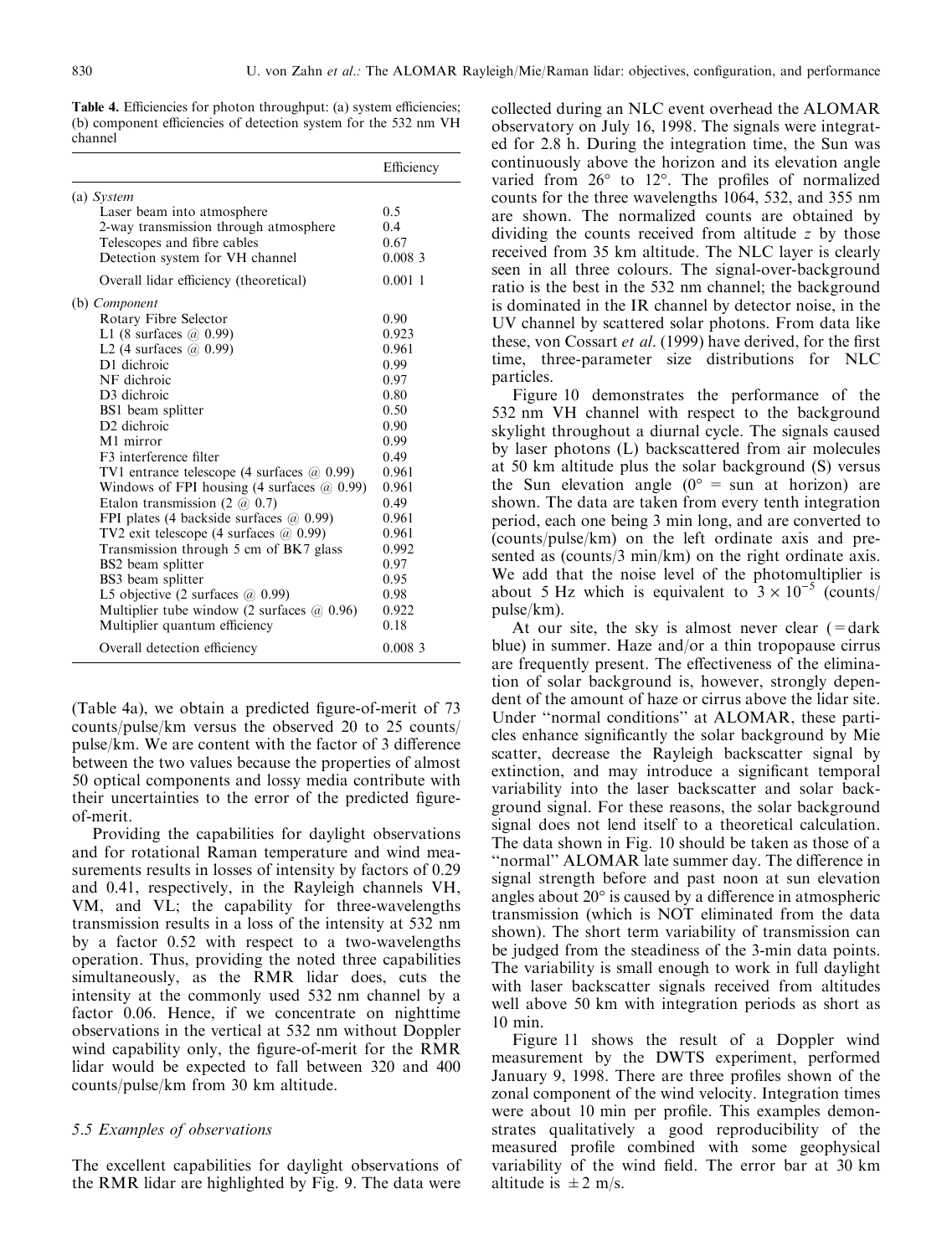

Fig. 9. A daylight, 3-colour NLC observation. The data were collected July 16, 1998, during a NLC event overhead the ALOMAR observatory. The signals were integrated for 2.8 h. During the integration time, the sun was continuously above the horizon and its elevation angle varied from  $26^{\circ}$  to  $12^{\circ}$ . Shown are the profiles of normalized counts (see text) for the three wavelengths 1064, 532, and 355 nm. The NLC layer is clearly seen in all three colours



Fig. 10. Signals from backscattered laser photons  $(L)$  and solar background (S) versus solar elevation angle on August 13, 1998. The laser backscatter signal is taken from the altitude range 49.5 to 50.5 km. Individual data points are derived from 3 min integration intervals. The solar background was calculated from the signals registered from 150 to 200 km altitude. Solar elevation angles were calculated neglecting any atmospheric refraction effects



Fig. 11. Doppler wind measurements by the DWTS experiment, performed January 9, 1998. Shown are three profiles of the zonal component of the wind velocity. Integration times were about 10 min per profile. The velocity scale at the *abscissa* applies to the *leftmost profile*, all following profiles are *offset* to the right by 10 m s<sup>-1</sup>

### 5.6 Automatic data processing

We use two kinds of lidar data processing which run automatically and do not require user inputs:

a. An online processing capacity is installed at a PC nearby the data acquisition and control system allowing the operator to observe the ongoing measurement at a higher evaluation level. This is especially useful during detections of polar stratospheric clouds as well as noctilucent clouds. The display is continuously updated after each new data record. A time sequence plot which covers 24 h gives the operator a better overview about the measurements. This online information is also quite useful to assist rocket experiments taking place at the Andøya Rocket Range. To this end we have set-up a web–server for the RMR lidar for accessing the graphics output over the Internet.

b. Offline processing is performed each morning at 07 LT at the IAP at Kühlungsborn, Germany. The lidar data collected during the last 24 h are transferred via Internet from ALOMAR observatory to the IAP and processed there automatically. In addition, night mean temperature profiles are calculated. To this end, data from the various wavelengths and sensitivity channels are combined to yield a "best" temperature profile. The profiles start at the altitude of 30 km, above which the assumption of negligible Mie scatter is justified. The upper end of the profile is determined by the computer from the criterion that the error bar should not exceed  $\pm$  5 K. The profile is archived at the IAP and at the same time transmitted via e-mail to interested scientists and institutions. They use this nearreal-time information for e.g. their predictions of stratospheric warmings, the likelihood for occurrence of polar stratospheric clouds, or for improving stratospheric weather analyses.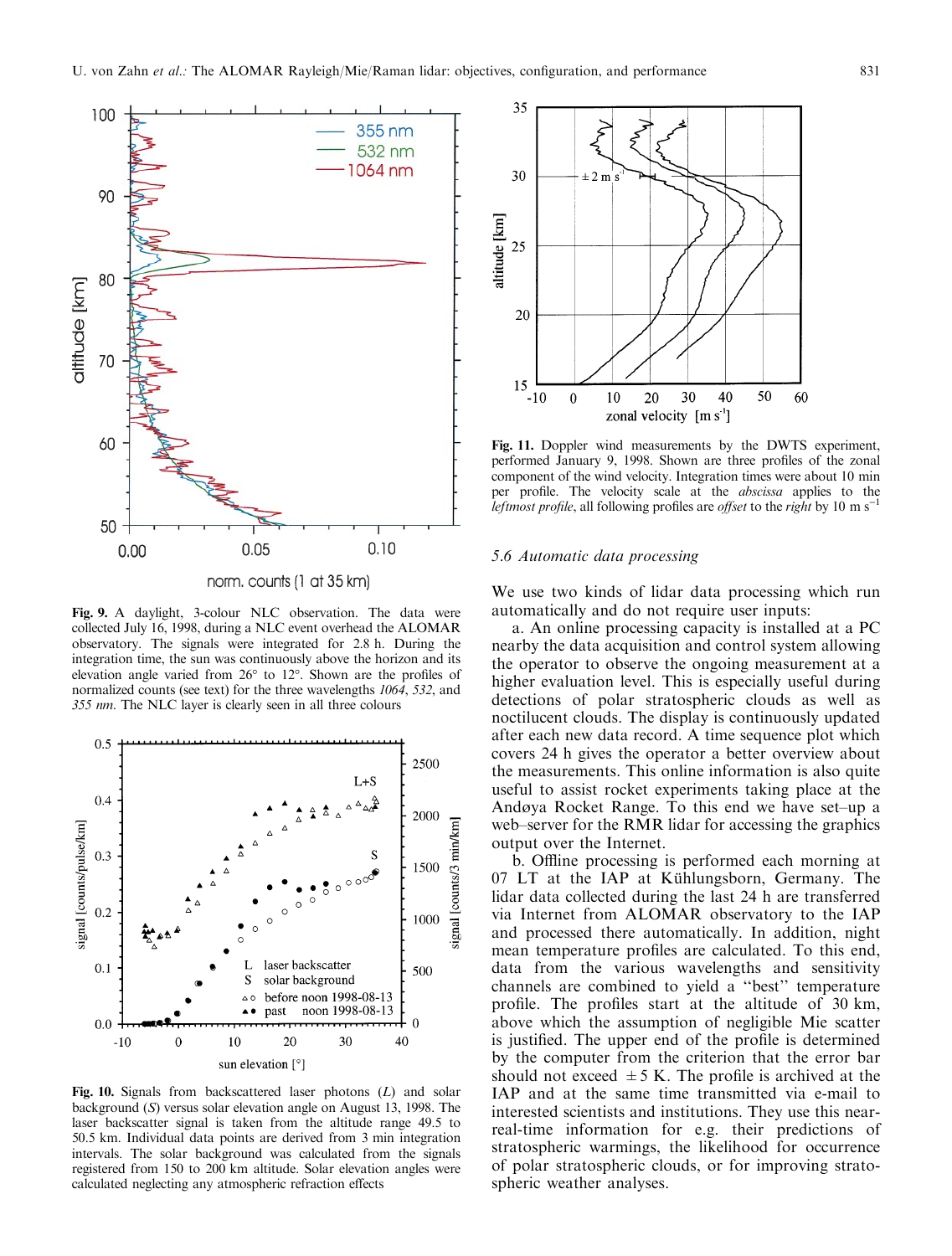

Fig. 12. Examples of automatically processed temperature profiles, including daily mean profiles obtained by the RMR lidar during darkness in March 1998 and during daytime in July 1998. The upper end of the profiles is chosen at an altitude where the statistical error bar reaches  $\pm$  5 K

Examples of automatically processed daily mean temperature profiles are shown in Fig. 12. They were obtained by the RMR lidar during darkness in March 1998 and during daytime in July 1998. Due to the heavy solar background during summer observations, the July profiles do not reach as high as those gathered in wintertime. The character of the profiles indicates a clear difference in wave activity between the March  $($  = winter) and July (=summer) examples.

## 5.7 Science results

As noted in the Introduction, we append a list of reference with selected papers dealing with scientific results obtained by using the RMR lidar.

# 6 Conclusions

The ALOMAR Rayleigh/Mie/Raman lidar has established itself as one of the most capable lidars for remote sensing of the middle atmosphere. To our knowledge, it is the first Rayleigh lidar which sounds the middle atmosphere routinely in daylight and does so in three widely separated wavelengths. Its multiwavelengths capabilities allow for studies of complex phenomena such as physical and chemical properties of aerosol and cloud particles, at the time providing a number of internal consistency checks for e.g. the measured temperature profiles. It serves as a powerful testbed for the development of state-of-the-art technologies for Doppler wind measurements. Even though operating in the demanding environment of the Arctic, its high reliability and semi-automatic

mode of operation allow us to collect a dense set of atmospheric soundings. The semi-automatic mode of operation includes a significant amount of real-time data processing and data distribution into e-mail and web links. Last but not the least, we suggest that many of its unique capabilities came about through pooling the experiences and resources of a multinational team.

Acknowledgements. The ALOMAR RMR lidar team acknowledges with sincere thanks outstanding efforts on behalf of the RMR lidar development by D. Antonov (CNRS/IAP), M. Enke (IAP), W. Eriksen (ARR/IAP), F. Fassina (CNRS), F. Hübner (BU/IAP), R. Lyngra (ARR), D. Nedeljkovic (CNRS), P.E. Nilsen (ARR/ IAP), V. Nussbaumer (BU), J.P. Marcovici (CNRS), N. Meredith (UCL), L. Olsen (ARR), J. Porteneuve (CNRS), T. Schlüter (BU), J. Siebert (BU), J. Vincent (Hovemere Ltd), and D. Wagner (BU). The ALOMAR RMR lidar project has greatly benefited from the loan of two 1.8 m mirrors of the European Southern Observatory (Garching, Germany). The project has been funded in part by grants of the Bundesministerium für Forschung und Technolgie (Bonn, Germany), the Kultusministerium Mecklenburg-Vorpommern (Schwerin, Germany), the European Commission (Bruxelles, Belgium), and the Andùya Rocket Range (Andenes, Norway).

Topical Editor D. Murtagh thanks Chiao-Yao She and another referee for their help in evaluating this paper.

#### References

- Fiedler, J., and G. von Cossart, Automated lidar transmitter for multiparameter investigations within the Arctic atmosphere, IEEE Trans. Geosci. Remote Sensing, 37, 748-755, 1999.
- Hauchecorne, A., M.-L. Chanin, and P. Keckhut, Climatology and trends of the middle atmospheric temperature  $(33-87 \text{ km})$  as seen by Rayleigh lidar above south of France, J. Geophys. Res., 96, 15 297-15 309, 1991.
- Nedeljkovic, D., A. Hauchecorne, and M.-L. Chanin, Rotational Raman lidar to measure the atmospheric temperature from the ground to 30 km, IEEE Trans. Geosci. Remote Sensing, 31, 90-101, 1993.
- Rees, D., M. Vyssogorets, N. P. Meredith, E. Griffin and Y. Chaxell, The Doppler wind and temperature system of the ALOMAR lidar, J. Atmos. Terr. Phys., 58, 1827-1842, 1996.
- Rees D., U. von Zahn, W. Singer, G. von Cossart, G. Nelke, K. H. Fricke and N. D. Lloyd, The Doppler wind and temperature system of the ALOMAR Lidar, in Proc. 13th ESA Symp. on European Rocket and Balloon Programmes and Related Research, Ed. B. Kaldeich-Schürmann, ESA SP-397, 121-128, 1997.
- Rees, D., U. von Zahn, G. von Cossart, K. H. Fricke, W. Eriksen, and J. A. McKay, Daytime lidar measurements of the stratosphere and mesosphere at the ALOMAR observatory, Adv. Space Res., 26, 6, 2000.
- Vincent, R. A., and I. M. Reid, HF Doppler measurements of mesospheric gravity wave momentum fluxes, J. Atmos. Sci., 40, 1321±1333, 1983.
- von Cossart, G., J. Fiedler, and U. von Zahn, Size distributions of NLC particles as determined from 3-colour observations of NLC by ground-based lidar, Geophys. Res. Lett., 26, 1513-1516, 1999.
- von Zahn, U., E. V. Thrane, and R. Skatteboe, The ALOMAR facility: status and outlook, in Proc. 12th ESA Symp. on European Rocket and Balloon Programmes and Related Research, Ed. B. Kaldeich-Schürmann, ESA SP-390, 379-385, 1995.
- Young, A. T., Rayleigh scattering, *Phys. Today*, 35, 42–48, 1982.